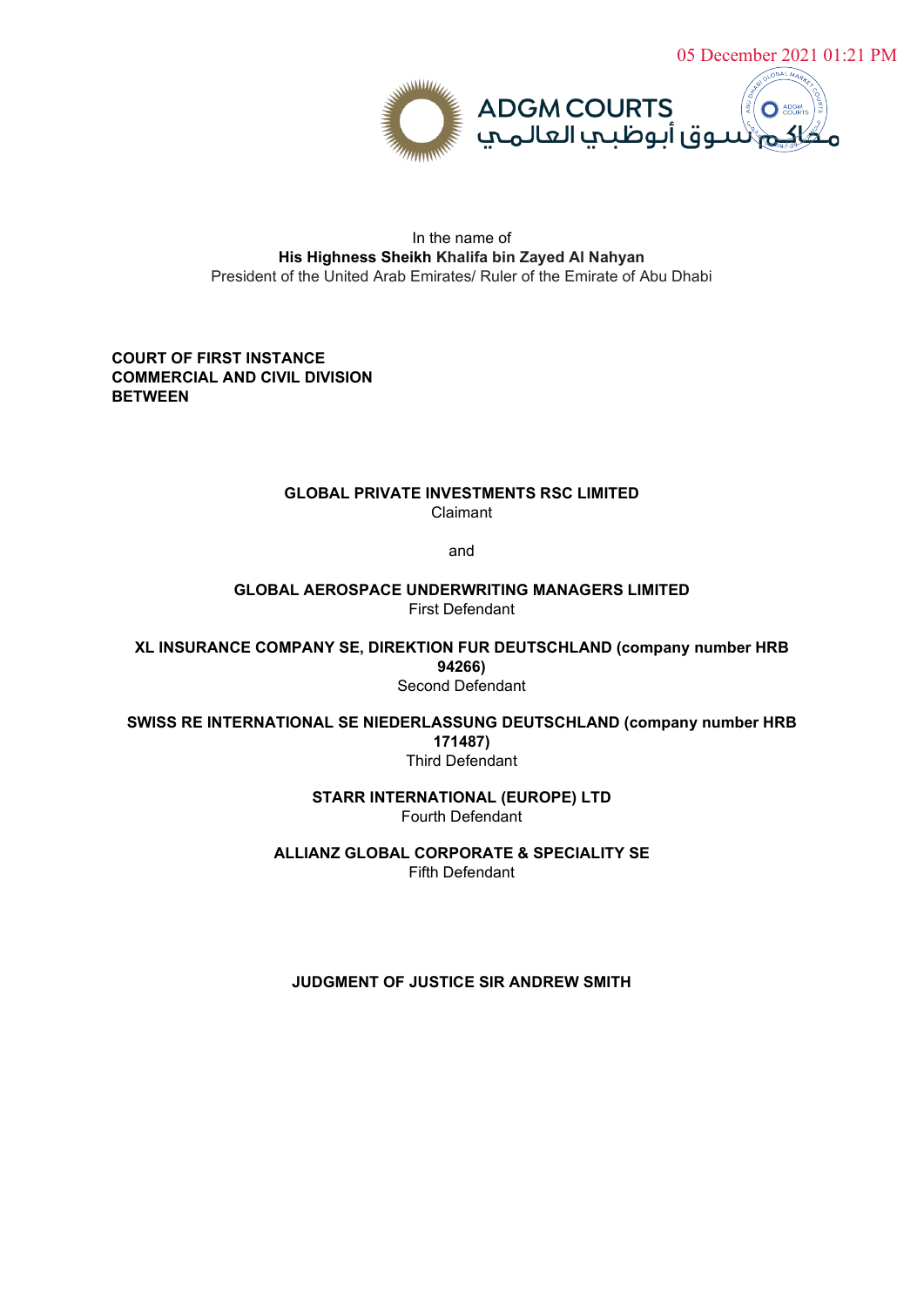**Neutral Citation: 12021] ADGMCFI 0008 Before: Justice Sir Andrew Smith Decision Date:** 5 December 2021 **Decision:** 1. Clause 1.3 of the Policy exhaustively defines the indemnity for "*Partial Loss".* 2. The term "*cost of repairs*" in both clause 1.3 and in the definition of "*Constructive Total Loss*" refers to repair of physical damage and does not include diminution in the value of the Aircraft. 3. At the time of the Incident, GPI had a genuine, fixed and settled intention to sell the Aircraft, and there was a reasonable prospect of it doing so. 4. If diminution in the value of the Aircraft after its "*Partial Loss*" were covered by the Policy, GPI's intention as to whether or not to sell it would not have affected the Insurers' liability. 5. If diminution in the value of the Aircraft after its "*Partial Loss"*  were covered by the Policy, the indemnity should be measured by reference to the agreed value of the Aircraft. 6. The limit on the Insurers' liability for rental of replacement aircraft is limited to US\$600,000 for any one replacement aircraft, and not to US\$600,000 for the Aircraft. **Hearing Dates:** 22, 23 and 24 November 2021 **Date of Order:** Submissions on the terms of order and consequential matters invited. **Catchwords: Principles for construing insurance contract for property damage;** indemnity for partial loss; meaning of "*cost of repairs*"; measure of diminution in value under valued policy; relevance of owner's intention to sell the property at the time of the incident; limit on coverage for loss of use. **Cases Cited:** Arnold v Britton and ors, [2015] UKSC 36, Chartbrook Ltd v Persimmon Homes Ltd [2009] UKHL 38, [2009] 1 AC 1001 para 14 FCA v Arch Insurance (UK) Ltd, [2021] UKSC 1 Firma C-Terra SA v Newcastle P & I Association, [1991] 2AC 1 Sveriges Angfartygs Assurans Forening (The Swedish Club) and Ors) v Connect Shipping Inc & Anor (The "Renos"), [2019] UKSC 29 Kusel v Atkin (The "Catariba"), [1997] 2 Lloyd's Rep 749, 755 The London Corporation, [1935] P 70 Sartex Quilts & Textiles Ltd v Endurance Corporate Capital Ltd, [2020] EWCA Civ 308 Coles v Hetherton, [2013] EWCA Civ 1704

Payton v Brooks, [1974] RTR 169

**CEBBER 2021 01:21 PM** 

 $\bigcirc$   $\overset{\text{ADGM}}{\text{COUR}}$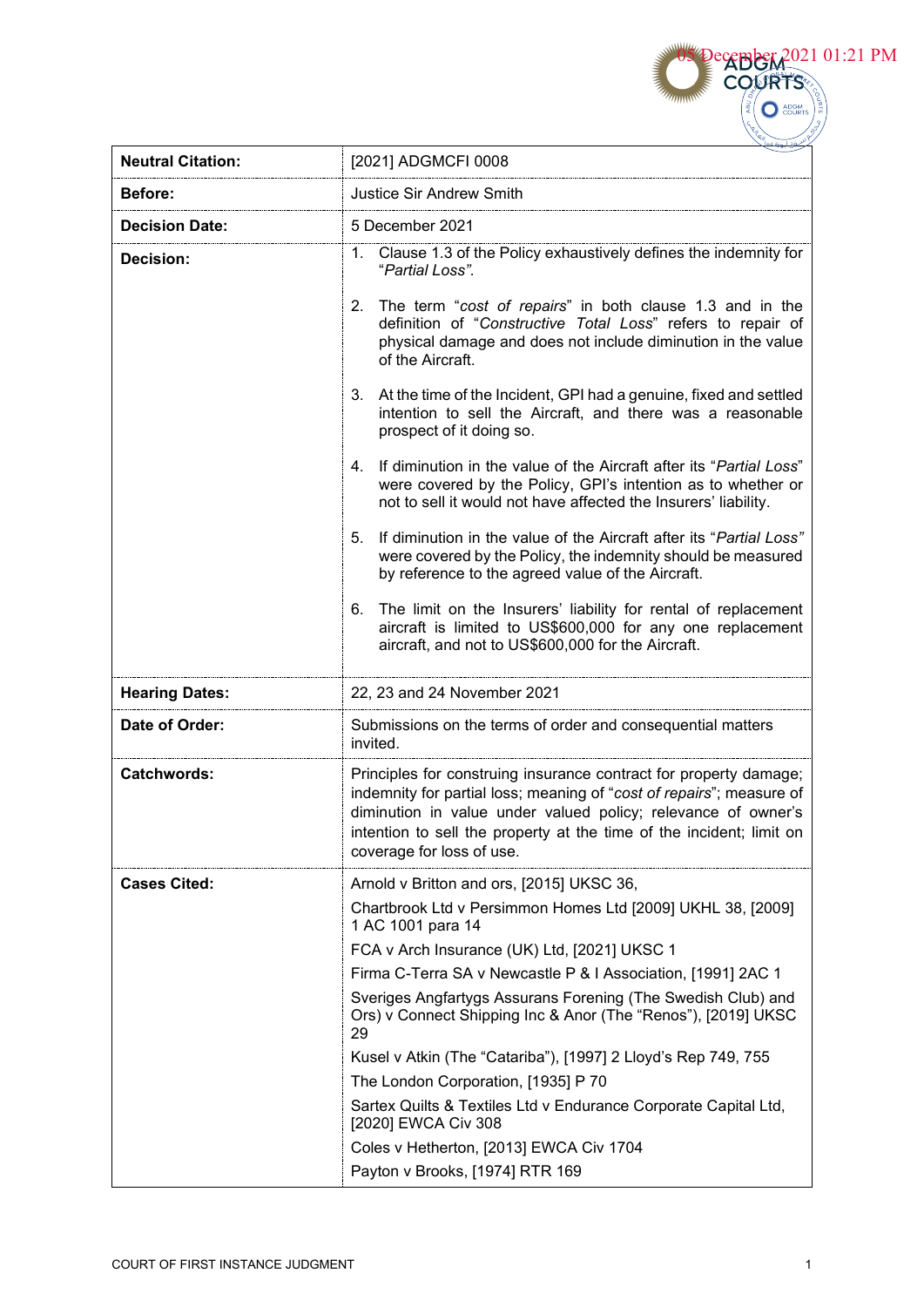|                             | Gilbert Ash (Northern) Ltd v Modern Engineering (Bristol) Ltd,<br>[1974] AC 689, 717H                   |
|-----------------------------|---------------------------------------------------------------------------------------------------------|
|                             | Seadrill Management Services Ltd v OAO Gazprom, [2010]<br>EWCA Civ 691                                  |
|                             | Seadrill Management Services Ltd v OAO Gazprom, [2010]<br>EWCA Civ 691                                  |
|                             | Cornish v Accident Insurance Co Ltd, (1889) 23 QBD 453                                                  |
|                             | Impact Funding Solutions Ltd v Barrington Services Ltd, [2016]<br>UKSC <sub>57</sub>                    |
|                             | Gard Marine & Energy Ltd v China National Chartering Co Ltd<br>(The "Ocean Victory"), [2013] EWHC 2199  |
|                             | Lancashire County Council v Municipal Mutual Insurance Ltd.,<br>[1997] QB 897                           |
|                             | US Fire Ins Co v Welch (1982) 163 Ga App 480, 294 SE 2d 713                                             |
|                             | State Farm Mutual Automobile Insurance Company v Mabry et al,<br>(2001) 2754 Ga 498, 556 SE 2d 114      |
|                             | Squire (Senko) v Insurance Corp of BC, (1990) 69 DLR (4th) 300                                          |
|                             | Elcock v Thomson, [1949] 2 KB 755                                                                       |
|                             | Western Trading Ltd v Great Lakes Reinsurance (UK) SE, [2016]<br>EWCA Civ 1003                          |
|                             | Barnardo's v Buckinghamshire and ors, [2018] UKSC 55                                                    |
|                             | Torvalt Klaveness A/S v Arni Maritime Corp, [1994] 1 WLR 1465                                           |
| <b>Legislation Cited:</b>   | Application of English Law Regulations 2015                                                             |
| <b>Case Number:</b>         | ADGMCFI-2020-051                                                                                        |
| Parties and representation: | Mr Gavin Kealy QC and Mr John Bignall of Counsel, instructed by<br>Al Tamimi & Company for the Claimant |
|                             | Mr Charles Dougherty QC and Mr Lucas Fear-Segal, instructed<br>by Kennedys for the Defendants           |

# **JUDGMENT**

- 1. Global Private Investments RSC Limited ("**GPI**"), a company registered in the Abu Dhabi Global Market ("**ADGM**"), makes a claim in these proceedings in respect of damage to a corporate jet, a Gulfstream G650 aircraft (the "**Aircraft**"), against insurers (the "**Insurers**") who issued an Aircraft Hull and Spares all risks and aviation liability policy (the "**Policy**"). The Aircraft was extensively damaged during a hailstorm on 10 July 2019, while it was on the ground at Abruzzo International Airport, Italy (the "**Incident**"). Before it was damaged, GPI had frequently chartered the Aircraft to the Russian Direct Investment Fund ("**RDIF**") for meetings and other commitments in Russia and elsewhere: indeed, this was its sole use.
- 2. The Insurers accept that GPI is entitled to be paid under the Policy in respect of the damage: they have already paid some US\$9.4 million for repairs to the Aircraft and some €540,000 (equivalent to some US\$600,000) in respect of hire of replacement aircraft while repairs were being carried out. The dispute is about the amount of the Insurers' liability on the true construction of the Policy. More specifically, there is: (i) a dispute about whether GPI is entitled to an indemnity in respect of any residual diminution in the value of the Aircraft after the physical damage has been repaired, and if so how it is to be calculated; (ii) a related question about whether the Aircraft was a Constructive Total Loss (within the definition in the Policy); and (iii) a discrete issue about a limit set in the Policy upon the indemnity for expenses by way of rental of replacement aircraft necessitated by the damage to the Aircraft.

**CEBBER 2021 01:21 PM**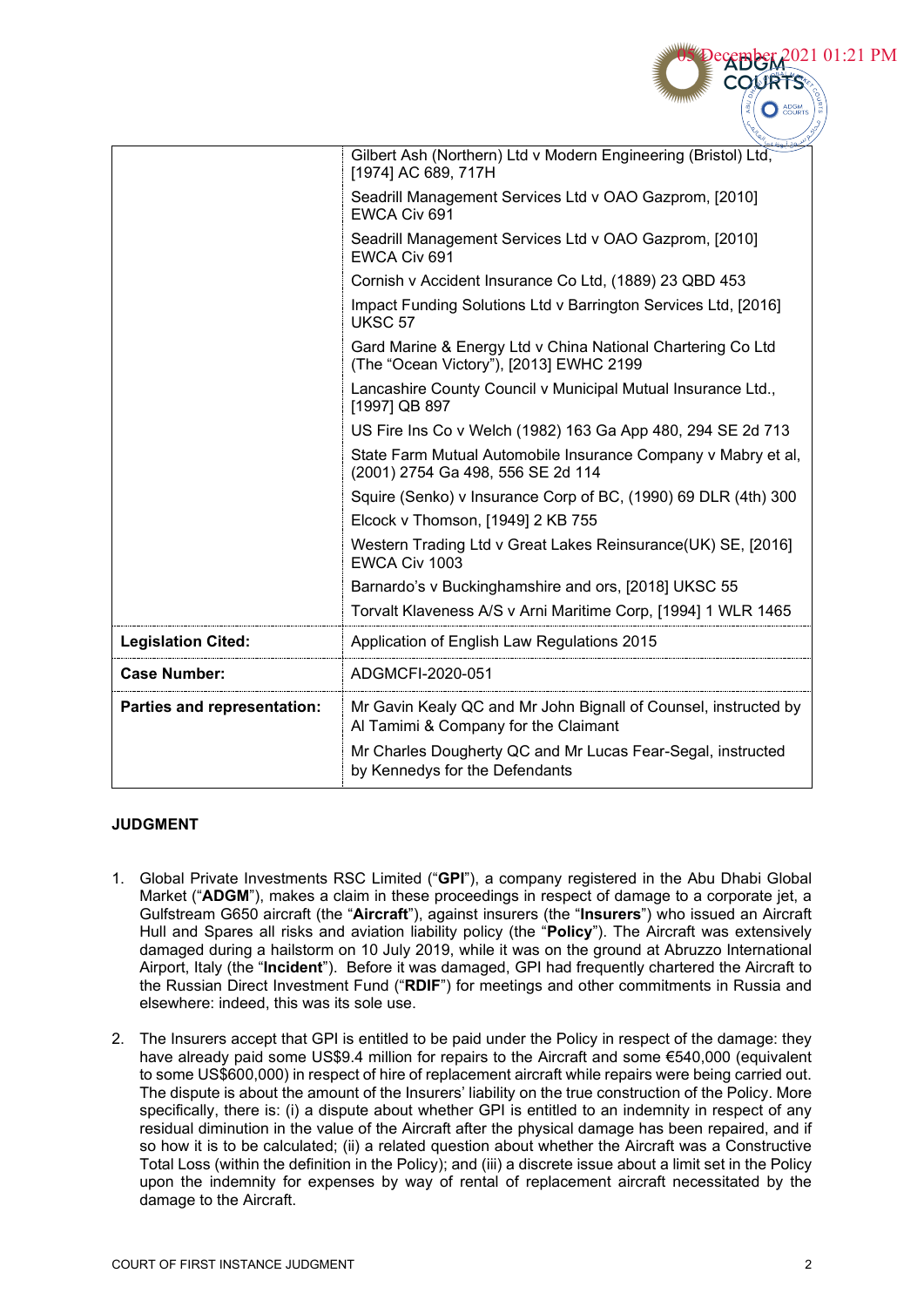

- 3. After the Incident, temporary works, taking several months, were carried out to enable the Aircraft to be flown to the headquarters of Gulfstream in Savannah, Georgia, United States of America, where it arrived on 20 December 2020. When the trial date in these proceedings was fixed for November 2021, it was expected that the Aircraft would by then have been repaired and returned to operation. In the event, for whatever reason, it was not, and it is still out of operation. As a result, the hearing starting on 22 November 2021 was, by order dated 8 November 2021, confined to: (i) all issues of construction of the Policy; (ii) an issue on the pleadings about whether GPI owned the Aircraft; and (iii) GPI's claim that, at the time of the Incident, it intended to sell the Aircraft.
- 4. There is no longer any issue about the ownership of the Aircraft. In their defence, the Insurers did not admit GPI's ownership, but, further information having been provided, they now do so. No specific relief is pursued in respect of the third question about GPI's intentions: it is a question which, it is said, might bear upon the measure of the indemnity under the Policy if, on its proper construction, GPI is entitled to be indemnified for any residual diminution in value after physical repairs.
- 5. The hearing between 22 and 24 November 2021 was conducted virtually. GPI was represented by Mr Gavin Kealey QC and Mr John Bignall, and the Insurers by Mr Charles Dougherty QC and Mr Lucas Fear-Segal. Evidence of fact about GPI's intentions with regard to selling the Aircraft was given by:
	- a. Mr Artem Artemenko, who is a Project Manager with an affiliate company of GPI called LLC RS Investment Management, and who belongs to its Aircraft Liaison Team; and
	- b. Mr Anton Khovanskiy, who is a Consultant at Aerobridge SA ("**Aerobridge**"), a Swiss company that acts as a broker for the sale and acquisition of business jet aircraft.
- 6. The parties disagreed about whether, as GPI contends and the Insurers dispute, evidence from experts in aviation insurance is admissible with regard to the true construction of the Policy. However, they helpfully agreed before the hearing that I need only consider the admissibility of evidence in a Joint Report dated 11 October 2021 made by the experts, Mr Peter Mills, who had been instructed by GPI, and Mr Martin Stevens, who had been instructed by the Insurers. The only statement in the Joint Report on which Mr Kealey relied was this: "*Expert witnesses agree that the aviation insurance market and therefore the insurers insuring the aircraft knew that high value aircraft (or any aircraft) may suffer a decrease in value when the aircraft suffers substantial damage, notwithstanding that remedial work is carried out which renders the aircraft airworthy and in compliance with all applicable technical requirements and/or remedies the physical damage suffered*". Mr Dougherty accepts that any chattel might suffer a diminution in value following damage and despite its repair, describing this as obvious. The statement of the experts to this effect therefore does not go to anything in dispute. Accordingly, it is not necessary to determine whether or not it is admissible as evidence, but, if it matter, to my mind it is inadmissible since it is, now if not before, not probative of an issue between the parties.

# **The Terms of the Policy**

- 7. The Policy is an Aircraft Hull and Spares all risks and aviation liability policy, covering aircraft when on the ground, taxiing and in flight. Its terms are contained in a 5-page Schedule and the "*Global Aerospace General Aviation Wording*" (the "**General Aviation Wording**"). Global Aerospace Underwriting Managers Ltd, the First Defendant, is the lead insurer, and the policy was placed in the London market.
- 8. The Policy was issued to Luxaviation Holding Company SA ("**Luxaviation**") and associated companies, Luxaviation (or an associated company) being the operator of the Aircraft when the Policy incepted. The Policy also covers as additional insureds "*[t]he individual owners of Aircraft detailed in the Schedule of Aircraft as held on file by Besso Limited* …" ("**Besso's Schedule"** and "**Besso**"), who were the brokers who placed the Policy. The Schedule to the Policy stated the "*Business of the Insured*" as "*Operation, management and maintenance of Aircraft*" detailed in Besso's Schedule. Thus, it is a policy directed to operators of aircraft, and, as Mr Dougherty observed, on its face not to persons engaged in business of buying and selling aircraft.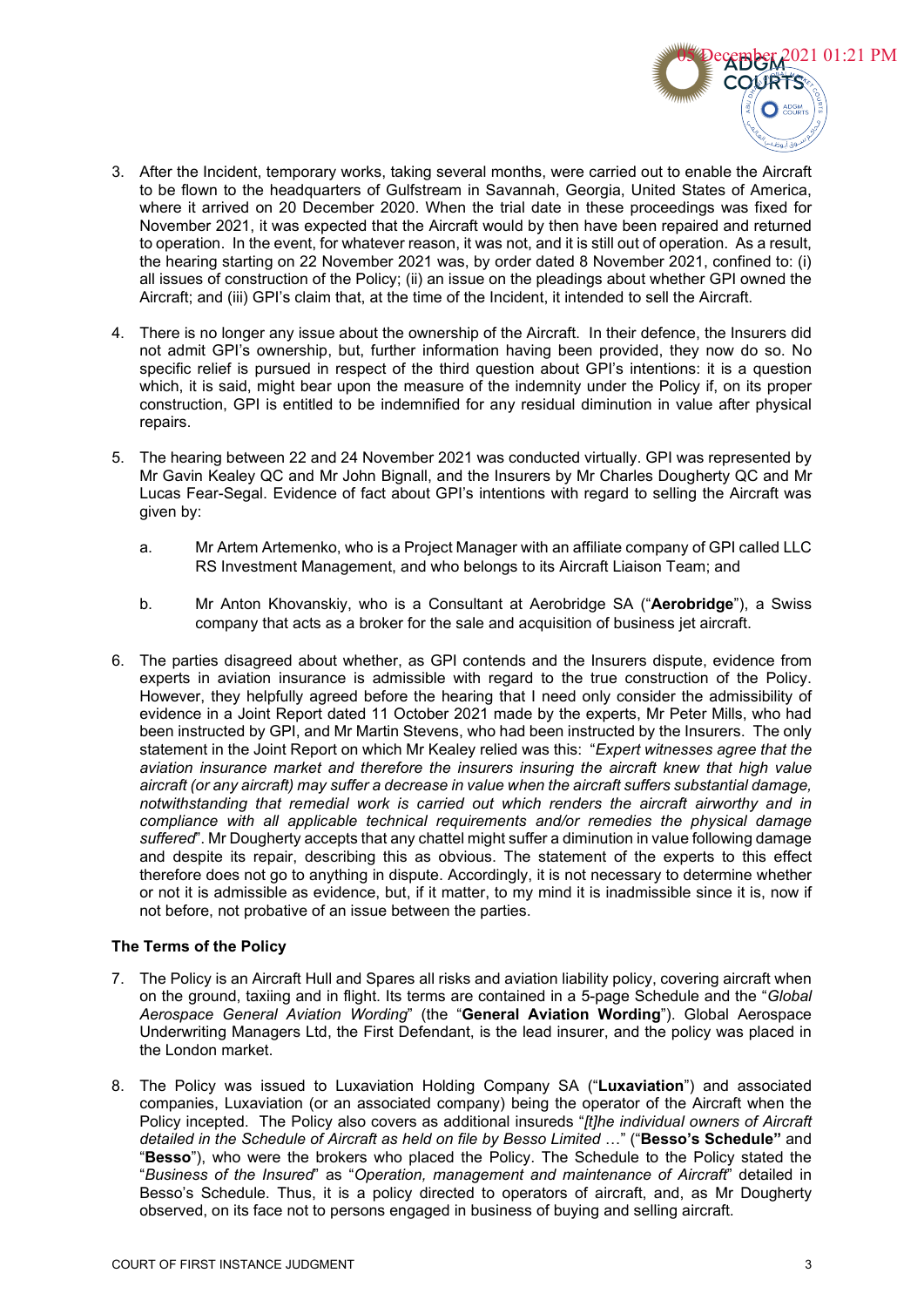

- 9. It was a valued policy, the agreed value of each Aircraft being stated in Besso's Schedule. The schedule included GPI's Gulfstream Aircraft, which was given an agreed value of US\$70 million.
- 10. The Policy is governed by ADGM law, which applies English common law, so far as is relevant to the issues in dispute: *Application of English Law Regulations 2015*, article 1.
- 11. Section One of the General Aviation Wording is headed "*Loss of or Damage to Aircraft*": (regard can properly be had to the heading here and elsewhere in the Policy: nothing in the Policy says otherwise). The provisions of this and other Sections are introduced with the words, "*In consideration of the payment of the premium specified in the Schedule and in reliance upon the information provided by the Insured to the Insurers, Insurers agree to provide coverage in accordance with the following*".
- 12. Clause 1.1 of Section One is headed "*Coverage*", and it provides: "*The Insurers agree to pay for physical loss of or damage to Aircraft, provided that such loss or damage is sustained during the Period of Insurance*", the Period of Insurance being from 1 July 2019 to 30 June 2020.
- 13. "*Aircraft*" is defined as follows: "'Aircraft *means aircraft and in Sections One and Three means the aircraft specified in the Schedule of Aircraft* ….".
- 14. Clause 1.2 provides that, in the specified circumstances and subject to the terms of the clause, "[t]*he Insurers will also pay*" costs of dismantling the Aircraft and other costs if it lands in a place from which it cannot take off, reasonable emergency expenses and salvage charges. Thus, as is reflected in the word "*also*", it expands the coverage beyond that in clause 1.1 for physical loss of and damage to aircraft.
- 15. Clause 1.3 is headed "*Cost of Repairs – Partial Loss*". It is at the heart of the main issues between the parties, and I set it out in full:

*"In the event of loss of or damage to an Aircraft the Insurers will pay the cost of repairs less* 

*1.3.1 the amount of the applicable deductible, and* 

*1.3.2 such proportion of the Overhaul Cost of any Unit repaired or replaced as the used time bears to the Overhaul Life of the Unit.* 

*The cost of repairs shall include:* 

*1.3.3 the cost of transportation of personnel, materials, tools and equipment required to effect the repairs to and from the place where the repairs are carried out and/or the cost of transporting the Aircraft or damaged parts to and from the place where repairs are to be carried out.* 

*1.3.4 the cost of necessary test flights and the cost of obtaining reinstatement of the Certificate of Airworthiness.* 

*In the event of loss of or damage to the Aircraft being repaired by the Insured, Insurers will pay the actual wages paid for labour plus 150% or, at the Insured's option, labour costs shall be charged on the Insured's average man hour tariff applicable at the time. Materials shall be charged at replacement cost (plus insurance and transportation costs incurred in connection with their delivery to the Insured's base) plus any applicable import taxes and/or duties.* 

*In the event of any other firm effecting repairs, the cost of repairs shall be the actual amount of the account increased by the reasonable cost to the Insured for supervising the repairs.* 

*Unless the Insurers agree otherwise, repairs and transportation shall be by the most economical means.* 

*In no event shall the amount due with respect to a partial loss exceed the agreed value less the amount of the applicable deductible.*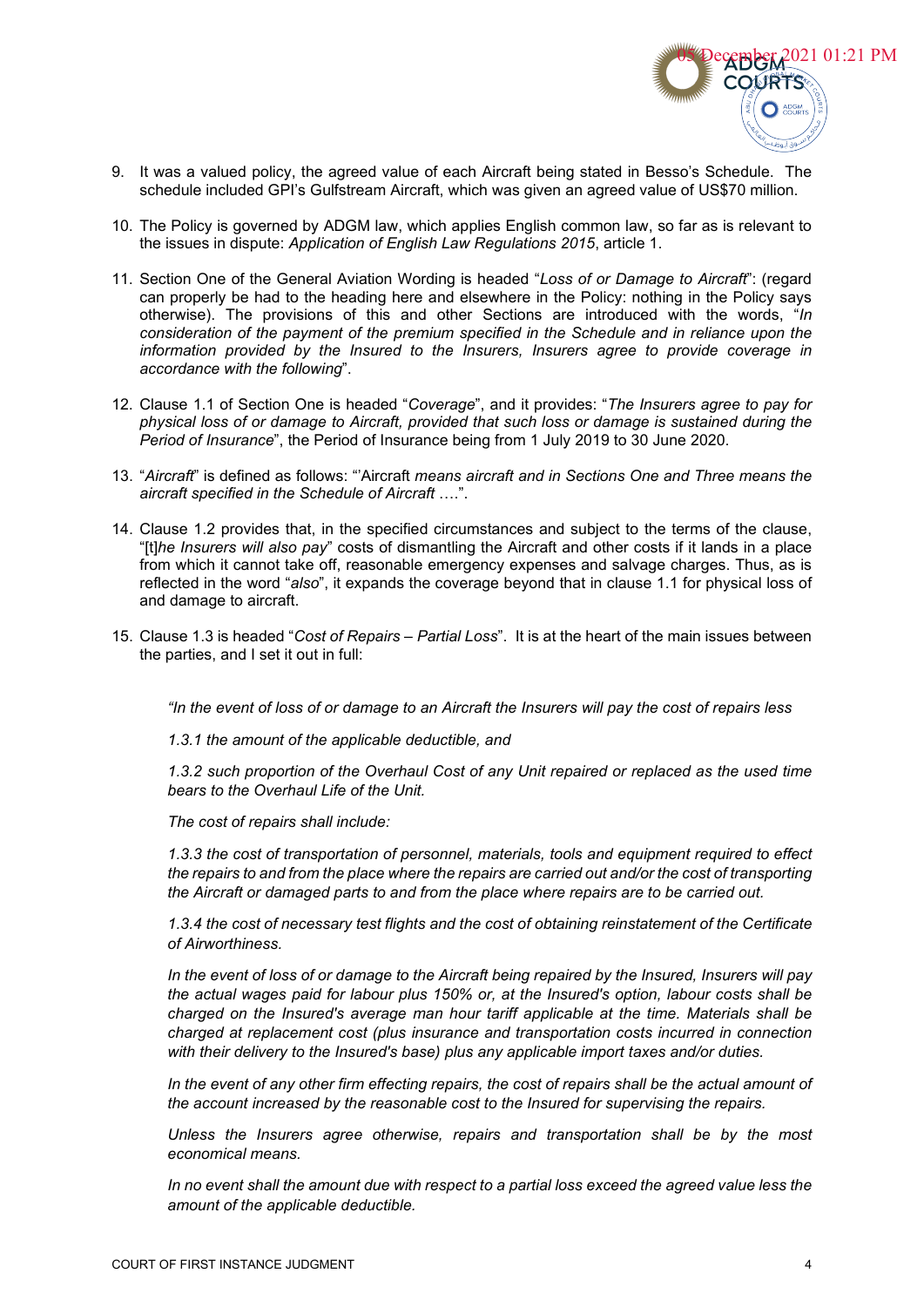

*No dismantling or repairs may be commenced without the consent of the Insurers except whatever is necessary in the interests of safety, or to prevent any or further damage, or to comply with orders issued by the appropriate authority".* 

(The last sentence was emphasised in bold print in the Policy.)

- 16. Although the clause refers to the "*applicable deductible*", the Schedule to the Policy provided that no deductible applied to GPI's Aircraft.
- 17. Clause 1.4 is headed "*Agreed Value – Total Loss*", and is concerned with what the Insurers are to pay in the event of one of the three types of total loss contemplated by and defined in the Policy. It provides that "*In the event of a claim arising under this Section being settled as a Total Loss, Constructive Total Loss or Arranged Total Loss, the Insurers shall pay the agreed value of the Aircraft concerned, less the amount of the applicable deductible*….".
- 18. The expression "*Total Loss*" is defined as follows: "'*Total Loss' arises when (a) the cost of repairs exceeds the agreed value of the Aircraft; or (b) the Aircraft is damaged to such extent that it cannot be repaired; or (c) the Aircraft is missing and not reported for a period of 7 days or more*".
- 19. "*Constructive Total Loss*" is defined: "'*Constructive Total Loss' arises when the cost of repairs to the Aircraft is estimated at 75% or more of the agreed value of the Aircraft*".
- 20. "*Arranged Total Loss*" is defined: "'*Arranged Total Loss' arises when the cost of repairs to the Aircraft is estimated at less than 75% of the agreed value of the Aircraft but there is a mutual agreement between the Insurers and the Insured for the Insurers to pay the agreed value of the Aircraft*".
- 21. Clause 1.5 is headed "*Exclusions applicable to this Section only*". It provides that "*This Section does not cover*" four types of loss or damage, including at clause 1.5.3 "*loss of use of an Aircraft*". However, there was attached to the Policy an Extra Expenses Clause, and it is not disputed that this overrides the exclusion in clause 1.5.3. It provides that:

*"The coverage provided under Section One of this Policy is extended to include:* 

*(a) Expenses for rental of a replacement aircraft necessitated by physical loss of or damage to an Aircraft provided that such loss or damage is covered under Section One of this Policy.*

 *The coverage afforded by this clause shall not apply to:*

*(i) expenses incurred following Total Loss, Constructive Total Loss or Arranged Total Loss of the Aircraft; …*

*"Expenses" shall mean the actual costs of renting a replacement aircraft …* 

*However, should the Insured have an appropriate replacement aircraft available to them, the liability of insurers shall be limited to the additional costs incurred by the Insured in order to use the replacement aircraft compared to the cost of using the Aircraft which was lost or damaged.* 

*…*

*The limit of Insurers' liability is stated in the Schedule…".*

- 22. The Schedule states the limit as "*USD 60,000 per day subject to a maximum of USD 600,000 any one aircraft and USD 2,000,000 in the aggregate*".
- 23. Other general policy exclusions are set out in Section Ten.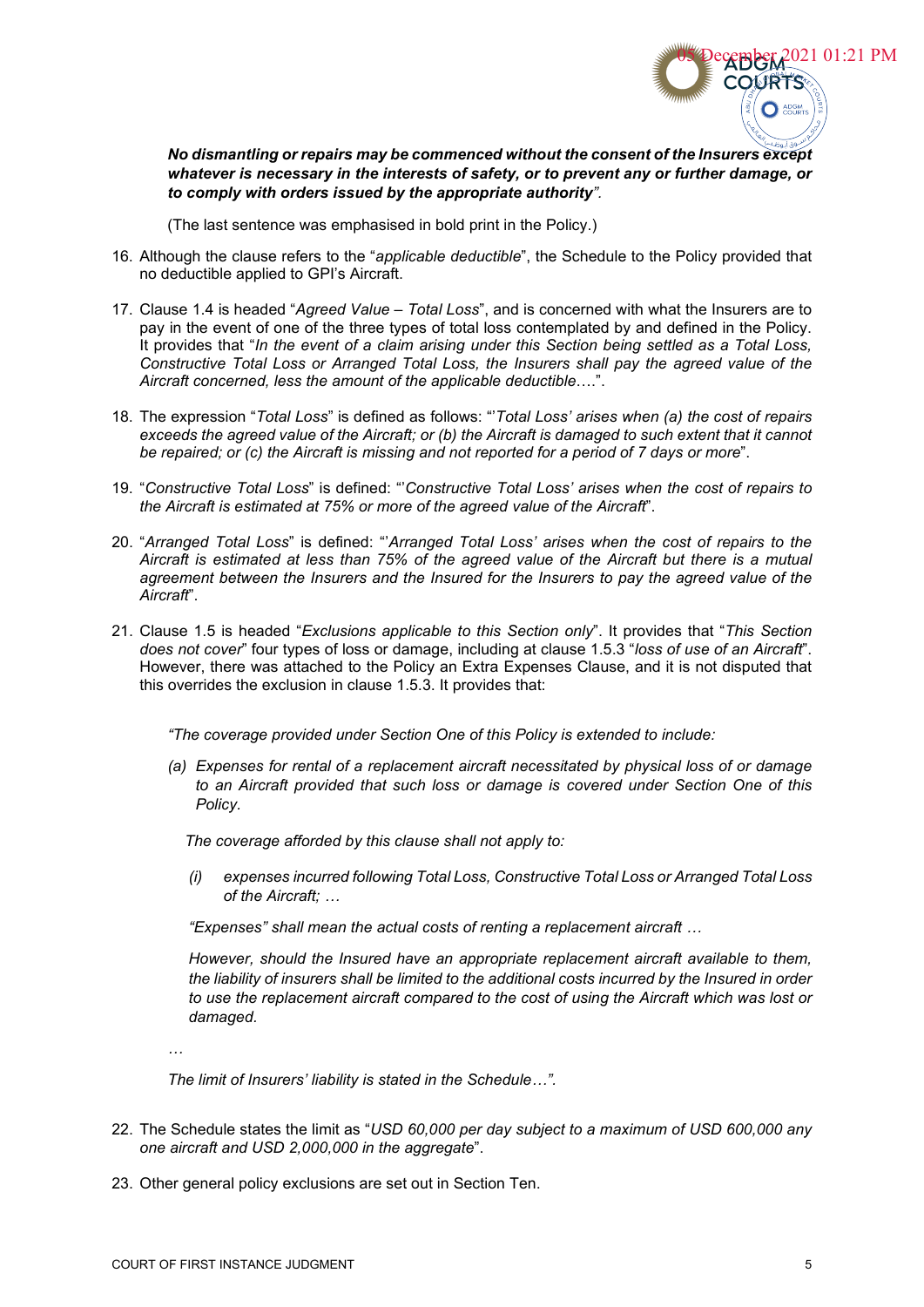

24. I also refer briefly to Section Two of the Policy, which deals with "*Loss of or Damage to Spares and/ or Equipment*". Its structure and much of its wording are broadly similar to Section One. Thus, clause 2.1 is about coverage, clause 2.2 is about "*Emergency Expenses and Salvage Charges*" and clause 2.3 is about "*Cost of Repairs – Partial Loss*". Clause 2.6 sets out eleven categories of "*Exclusions applicable to this Section only*". There is, of course, no clause about total loss in this Section dealing with the insurance of spares and equipment, but clause 2.4 deals with the position if there is "*Loss or Damage beyond Economic Repair*". Essentially, it provides that, in these circumstances, the sum recoverable is the lesser of the replacement costs (and costs incidental to replacement) and the insured value.

# **The Issues of Construction**

- 25. GPI contends that, after the Aircraft has been repaired, its value will still be reduced because the history of damage will be known to any buyer and the Aircraft will carry with it what has been termed "*a negative stigma effect*". Indeed, although it is not strictly a matter before me at this hearing, from expert reports that have been served in the proceedings it seems unlikely to be disputed that the Aircraft will suffer some residual diminution in value, although its amount is much in issue. Against this background, the main issues of construction are:
	- a. the interplay between clause 1.1 and clause 1.3. The Insurers contend that clause 1.3 exhaustively defines what is recoverable in the event of partial loss of or damage to the Aircraft, and limits it to the cost of repairs. GPI argues that clause 1.1 provides coverage against loss of or damage to the Aircraft, which can, and in this case does, include any residual diminution in the value of the Aircraft despite the physical damage being repaired, and that this is not affected by clause 1.3, which is not an exhaustive definition of what is recoverable in the event of partial loss but is directed to how the cost of repairs is measured if that cost is recoverable; and
	- b. what is the meaning of "*cost of repairs*" in clause 1.3 and in the definition of "*Constructive Total Loss*"? Does it mean only the cost of repairing physical damage, as the Insurers contend, or does it include the cost of making good any residual diminution in the value of the Aircraft despite the physical damage being repaired, as GPI submits?
- 26. If, in light of the answer to these two questions of interpretation, the Insurers are liable to pay in respect of diminution in value, then further questions arise about: (i) whether the measure of diminution in value is affected by whether, at the time of the Incident, GPI intended to sell the Aircraft, and (ii) whether diminution in value is calculated or assessed by reference to the agreed value of the Aircraft.
- 27. As I have said, there is also a discrete question about the Policy's applicable limit to the cover for loss of use of the Aircraft.
- 28. The parties cited a number of authorities about the proper approach to interpreting contracts of insurance and contracts generally. The principles are pretty clearly established, at least as far as matters for present purposes, and I shall confine myself to referring to two authorities. In his judgment in *Arnold v Britton and ors, [2015] UKSC 36,* Lord Neuberger said at para 15: "*When interpreting a written contract, the court is concerned to identify the intention of the parties by reference to 'what a reasonable person having all the background knowledge which would have been available to the parties would have understood them to be using the language in the contract to mean', to quote Lord Hoffmann in Chartbrook Ltd v Persimmon Homes Ltd [2009] UKHL 38, … para 14*. *And it does so by focussing on the meaning of the relevant words … in their documentary, factual and commercial context. That meaning has to be assessed in the light of (i) the natural and ordinary meaning of the clause, (ii) any other relevant provisions of the [contract], (iii) the overall purpose of the clause and the [contract], (iv) the facts and circumstances known or assumed by the parties at the time that the document was executed, and (v) commercial common sense, but (vi) disregarding subjective evidence of any party's intentions*".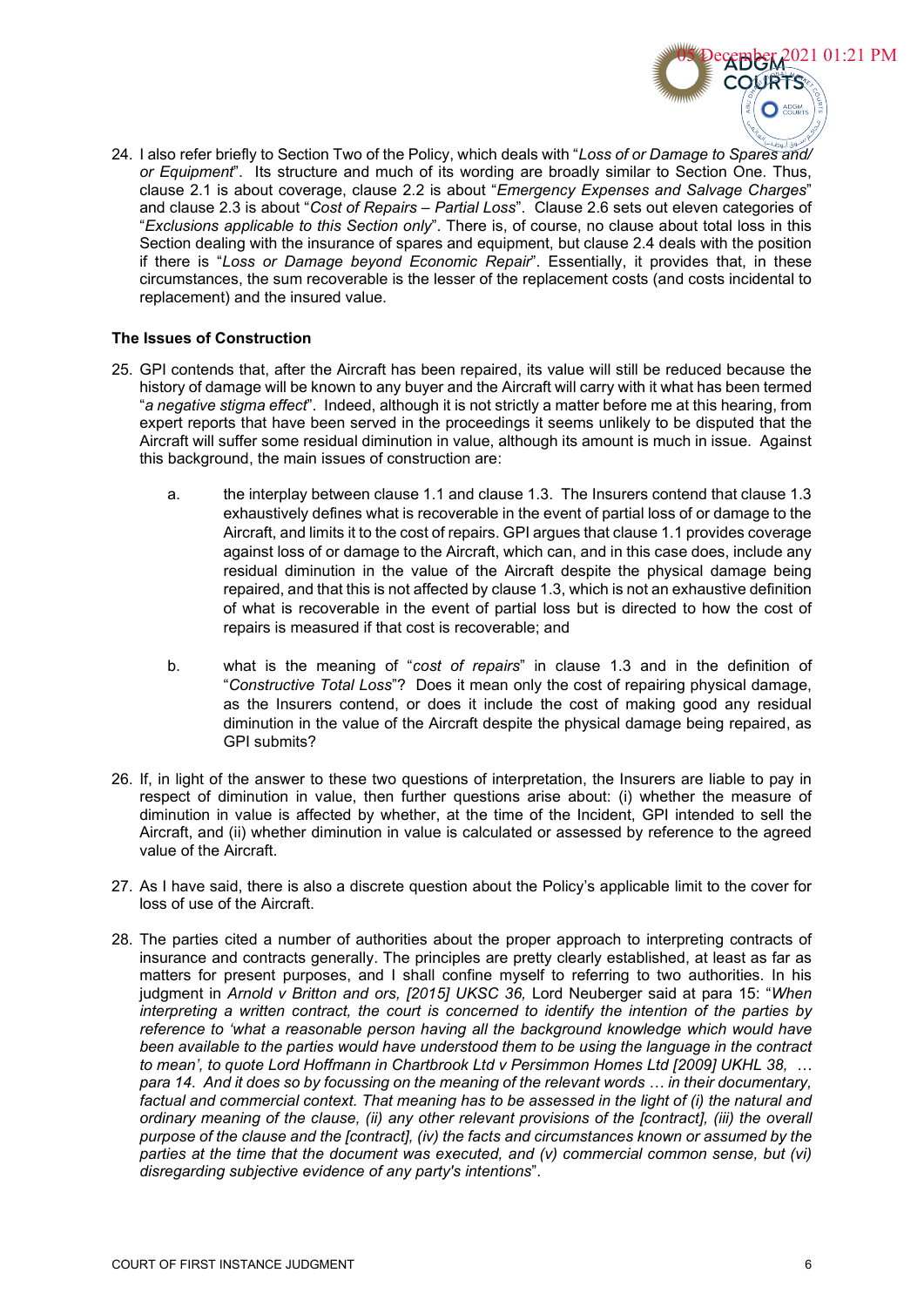

29. The general approach to construction of insurance contracts is summarised by Lords Hamblen and Leggatt in their judgment in *FCA v Arch Insurance (UK) Ltd, [2021] UKSC 1* at para 47 as follows: "*There is no doubt or dispute about the principles of English law that apply in interpreting the policies.... The core principle is that an insurance policy, like any other contract, must be interpreted objectively by asking what a reasonable person, with all the background knowledge which would reasonably have been available to the parties when they entered into the contract, would have understood the language of the contract to mean. Evidence about what the parties subjectively intended or understood the contract to mean is not relevant to the court's task*."

## **The interplay between clause 1.1 and clause 1.3**

### *The common law principles*

- 30. The starting point of Mr Kealey's argument about the limited impact of clause 1.3 on the coverage provided by clause 1.1 was to examine the nature of insurance contracts for property damage and the principles governing the measure of the indemnity for partial loss under such policies. In *Firma C-Terra SA v Newcastle P & I Association, [1991] 2 AC 1* at p.35G, Lord Goff said this: "… *at common law, a contract of indemnity gives rise to an action for unliquidated damages, arising from the failure of the indemnifier to prevent the indemnified person from suffering damage …I also accept that, at common law, the cause of action does not (unless the contract provides otherwise) arise until the indemnified person can show actual loss… This is, as I understand it, because a promise of indemnity is simply a promise to hold the indemnified person harmless against the specified loss or expense. On this basis no debt can arise before the loss is suffered or the expense incurred; however, once the loss is suffered or the expense incurred, the indemnifier is in breach of contract for having failed to hold the indemnified person harmless against the relevant loss or expense*".
- 31. Accordingly, when an insured peril causes loss to the insured, the insurer is in breach of the contract of insurance and liable to pay unliquidated damages. This is not because the insurer has warranted that the peril will not occur, but because he has, subject to the terms of the contract, undertaken to hold the insured harmless against damage from the peril and has failed to do so: see *MacGillivray on Insurance Law* (14th Ed, 2012) para 107. In these circumstances, the insurer is *ipso facto* in breach of the insurance contract, and, accordingly, the insured has a claim for unliquidated damages. The measure of damages is, prima facie, the sum which will put the insured in the same position as he would have been had the damage not occurred. Therefore, "*[t]he ordinary measure of indemnity under an insurance against damage to property is the depreciation in the value of the property attributable to the operation of the insured peril*": *Sveriges Angfartygs Assurans Forening (The Swedish Club) and Ors) v Connect Shipping Inc & Anor (The "Renos"), [2019] UKSC 29* at para 11 per Lord Sumption.
- 32. If further authority is needed, Mr Kealey also referred to the judgment of Colman J in *Kusel v Atkin (The "Catariba"), [1997] 2 Lloyd's Rep 749, 755*, who said that the indemnity principle works in this way: "*If the partial loss has diminished the sound value of the vessel the assured has sustained a*  loss measured by the reduction in value unless he could have mitigated that loss by restoring the *value of the vessel by means of repairs costing less than the reduction in value. In that case, the true loss is obviously the cost of repairs that he would carry out and not the reduction in value*". Mr Kealey emphasised that Colman J properly refers to the value of the vessel being restored, not its physical condition. Similarly, in *The London Corporation, [1935] P 70*, which concerned minor damage to a vessel which was sold to be broken up, so no repairs were done, Greer LJ said this (at p. 77): "*Prima facie, the damage occasioned to a vessel is the cost of repairs – the cost of putting the vessel in the same condition as she was in before the collision, and to restore her in the hands of the owners to the same value as she would have had if the damage had never been done; and prima facie, the value of a damaged vessel is less by the cost of repairs than the value it would have if undamaged…".*
- 33. All these principles are, of course, subject to the terms of the insurance contract. Thus, as Mr Dougherty observed, if the contract provides for a deductible and loss of an amount below the amount of the deductible is suffered, the insurer is not in breach of his obligation to hold the insured harmless against loss from the insured peril.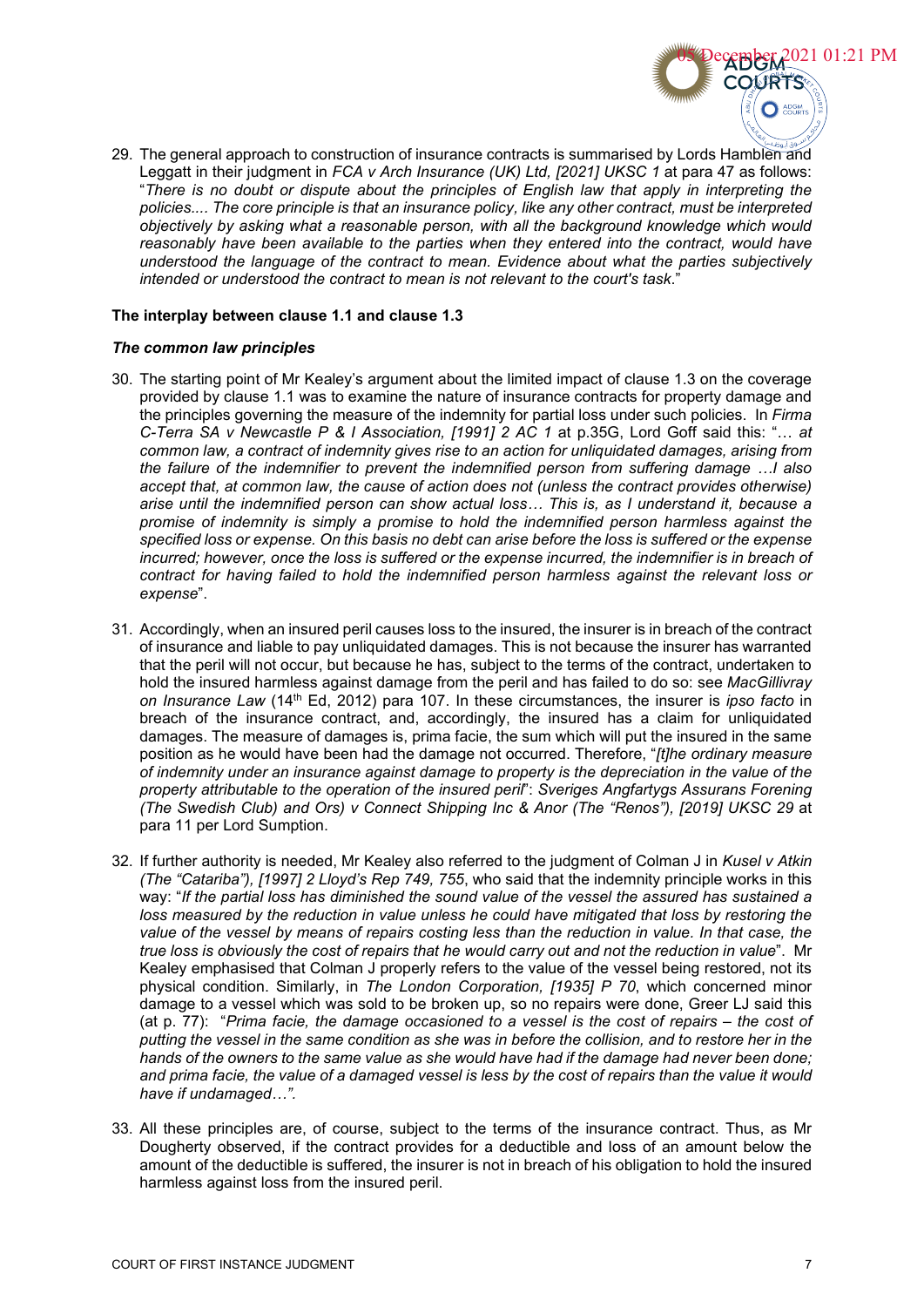34. In *Sartex Quilts & Textiles Ltd v Endurance Corporate Capital Ltd, [2020] EWCA Civ 308*, Leggatt LJ explained how English law goes about applying the principle that the insured is entitled to be put in the same position as it would have been if the breach had not occurred in claims under property insurance. He said:

*"Where the breach of contract arises from loss or destruction of or damage to property (as it does where the contract is a property insurance policy), there are two distinct ways of seeking to give effect to this principle. One is to award the cost of replacing or repairing the property. The other is to award the market value of the property in its condition immediately before the damage occurred (less any residual value). Which measure is appropriate depends, at least in the first place, on the use to which the claimant was intending to put the property.*

*Where the property is a building insured against damage or destruction which the owner (or other person with an insured interest in the building) was intending to use, or continue to use, as premises in which to live or from which to carry on a business, the sum of money required to put the insured in a materially equivalent position to its position immediately before the insured peril occurred will generally be the cost of repair, if the building is damaged, or the cost of replacement, if the building is destroyed. Replacement may take the form of constructing a new building on the site of the old one or acquiring substitute premises. ….* 

*Where, on the other hand, at the time when the damage occurred the insured was intending to sell the building (and the land on which it was built), the loss to the insured is appropriately measured as the amount by which the market value of the property has been reduced as a result of the damage: …". (loc cit at paras 36-38).* 

35. Thus, in the absence of some applicable provision in the policy, the cost of repairs is not itself the measure of the indemnity for damage to property under an insurance contract. The cost of repairs is often used as a practical way of calculating the diminution in value but it is only evidence of the amount of the loss that is recoverable: see *Coles v Hetherton, [2013] EWCA Civ 1704* at para 31. If the damaged property can be replaced but cannot be repaired at a reasonably economical cost, prima facie the cost of repairs is not the measure of the indemnity: it would be too generous to the insured. On the other hand, if repairs will not restore the property to its full value before it was damaged, the cost of repairs will not sufficiently compensate the insured. This is exemplified by the decision of the Court of Appeal in *Payton v Brooks, [1974] RTR 169*, in which the owner of a car, which had been damaged in a collision and been "*excellently*" repaired, also claimed damages for diminution in value on the grounds that nevertheless the vehicle would be worth less in the market because of the damage history. The claim failed because the owner did not prove that the repaired car's value was diminished because of its history, but the Court of Appeal accepted that, if this were proved, damages for loss of residual diminution in value would be recoverable.

#### *GPI's submissions*

- 36. Against this background, therefore, GPI contends that it is entitled under clause 1.1 of the Policy to recover not only the costs of carrying out repairs to the Aircraft, which is not disputed, but also any residual reduction in the value of the Aircraft after repairs are completed. That clause, it argues, provides the "*coverage*" under Section One of the Policy, and clause 1.3 should not be read as reducing it. Clause 1.3 does not on its face purport to state an exclusive or exhaustive remedy for partial loss, and Mr Kealey therefore submits that it cannot have been intended that clause 1.3 should exhaustively define the scope of the indemnity in a case of partial loss. It simply does not deal with all such cases: for example, it does not apply when damage incurred by way of a partial loss cannot be repaired so as to restore the aircraft to its former condition; where parts cannot be replaced by a manufacturer; where it is impossible to effect a complete repair. The parties cannot, it is said, have intended the insured to be without an indemnity in such circumstances.
- 37. Further, Mr Kealey argued that, if clause 1.3 is designed to restrict the coverage under clause 1.1, it would be by way of an exclusion clause, and in accordance with well-established principles it should be given a narrow application. His argument had three limbs: firstly, that the Court will not conclude that contracting parties have given up valuable rights without making clear their intention

2021 01:21 PM

 $\bigcap$   $\bigcap_{\text{COLB}}$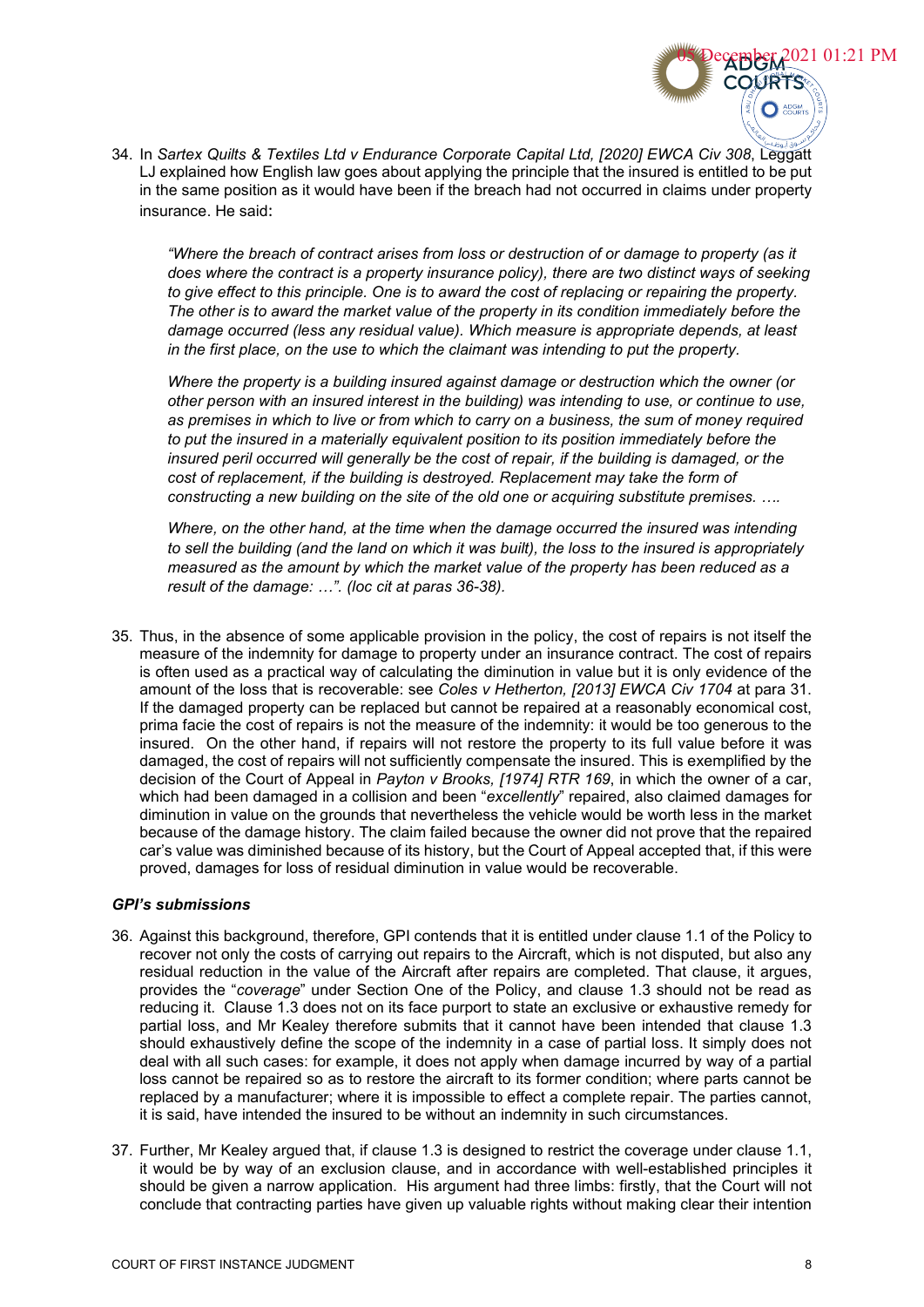

to do so (see *Gilbert Ash (Northern) Ltd v Modern Engineering (Bristol) Ltd, [1974] AC 689, 717H*  per Lord Diplock, *Seadrill Management Services Ltd v OAO Gazprom, [2010] EWCA Civ 691* per Moore-Bick LJ at para 29); secondly, that clear words must be used to exclude or limit liability under a contractual term, and any clause said to have that effect is to be construed narrowly (see *Impact Funding Solutions Ltd v AIG Europe Insurance Ltd, [2016] UKSC 57* at para 345 per Lord Toulson); and thirdly that, if there is genuine ambiguity in the meaning of clause 1.3, it is to be construed contra proferentem against the Insurers (see *Cornish v Accident Insurance Co Ltd, (1889) 23 QBD 453*, 456 per Lindley LJ). Accordingly, GPI argues that the Insurers are not entitled to rely on clause 1.3 to exclude or reduce the cover provided by clause 1 because it lacks the clear language that would be required to restrict the liability of the Insurers for breach of the contractual commitment in clause 1.1.

38. As GPI's argument continued, in fact the exclusions from the coverage provided in clause 1.1 are set out in clause 1.5, where they are clearly so identified. Clause 1.3, on the other hand, does not exclude, or limit the scope of, coverage, but has a more modest role: to set out what is recoverable where, as would be typical in a case of partial damage, repair costs reflect or represent all or part of the indemnity for diminution in value to which the insured is entitled, or, as Mr Kealey put it in oral submissions, a regime or code that provides for what the Insurers are to pay, in the event that repairs are carried out to the Aircraft, in relation to those repairs. Mr Kealey agreed that clause 1.3 might also, consistently with GPI's interpretation, afford the insured the option to carry out repairs, and be indemnified doing so, even if they cost more than the diminution in value caused by the insured peril. But it cannot have been intended, he contended, to be exhaustive of the indemnity that the Insurers are to pay, except where repairs fully restore the aircraft to its former condition and value.

## *The Insurers' submissions*

- 39. The Insurers, on the other hand, while accepting that an insured is entitled to be held harmless against the happening of an insured peril, say that the proper measure of the indemnity is always subject to the terms and scope of the particular policy wording. Clause 1.1 is not a self-standing measure of indemnity: it is to be understood in the context of Section One read as a whole. It provides a description of the coverage under Section One, but says nothing about the scope or measure of the indemnity. That is dealt with in clauses 1.2, 1.3 and 1.4.
- 40. Clause 1.2 expands the cover to losses or expenses that would not otherwise be covered by the Section. It is to be noted that clause 1.2.1 provides that the amount payable in respect of dismantling the aircraft and associated costs shall not "*together with the cost of repair, exceed the agreed value of the aircraft*", no reference being made to diminution in value. (It was not suggested by either party that it is significant that this clause refers to "*the cost of repair*", not "*the cost of repairs*", the phrase used elsewhere in the Policy).
- 41. Clauses 1.3 and 1.4 define the indemnity to which the insured is entitled in respect of the two possible kinds of loss, partial loss and total loss. Neither clause 1.3 nor, for that matter, clause 1.4 expresses the Insurers' liability in conditional or discretionary terms: "*the Insurers will pay*…" or "*the Insurers shall pay*". (Again, it was not suggested that the difference between "*will pay*" and "*shall pay*" in clauses 1.3 and 1.4 respectively is significant).
- 42. Thus, the Insurers say, the Policy protects the insured in the event of partial loss by paying the costs of repairs to the Aircraft. It does not protect against diminution in value: that is why it makes no mention of this and does not give any guidance as to how it should be calculated. This does not mean that clause 1.3 necessarily, or typically, reduces or limits the rights of the insured: on the contrary, the clause entitles it to recover the costs of repairing its aircraft even if that cost is more than the diminution in value resulting from the insured peril.
- 43. Moreover, the Insurers submit, GPI's interpretation of the Policy would have results which make no commercial sense. In particular, questions of bringing into account any deductible and applying limits on the indemnities are dealt with in clauses 1.3 and 1.4. If an insured who suffered a partial loss were entitled under clause 1.1 to an indemnity for diminution in value, by-passing clause 1.3, it could claim an indemnity assessed without bringing into account any deductible or any limit.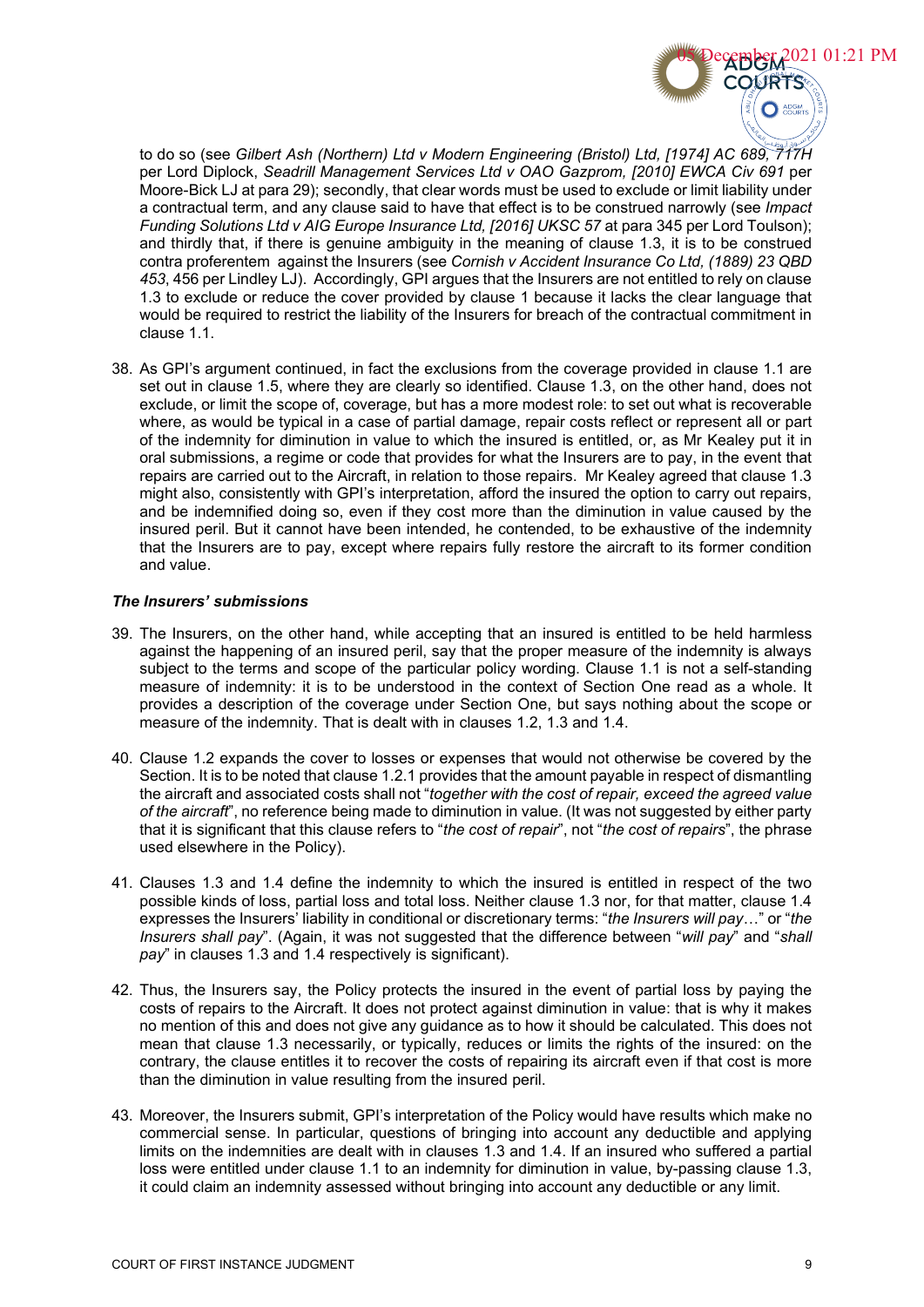

44. The Insurers also contend that the principles restricting the interpretation and application of exclusion and exemption clauses have no application here. First, they submit that there is no genuine ambiguity in the meaning of the Policy, and so there is no scope for the principle of construction contra proferentem, either in the sense of interpretation against the contracting party which put forward the relevant contractual wording (*contra proferentem in contrahendo*) or in the sense of interpretation against the party seeking to rely on it in litigation (*contra proferentem coram iudice*). However, they have another argument: clause 1.3 is not properly to be seen as excluding liability or exempting the Insurers from liability; rather, it defines the indemnity which they are obliged to pay. A provision of this kind is not to be approached with a predisposition to construe it narrowly: see *Impact Funding Solutions Ltd v Barrington Services Ltd, [2016] UKSC 57,* esp. per Lord Hodge at para 7 and per Lord Toulson at para 35, who distinguished between, on the one hand, clauses which "*seek to prevent a liability from arising by removing, through a subsidiary provision, part of the benefit which it appears to have been the purpose of the contract to provide",* the vice of which is that *"it can have a propensity to mislead, unless its language is sufficiently plain"* and, on the other hand, words of exception which are *"simply a way of delineating the scope of the primary obligation*".

## **Conclusions**

- 45. I prefer the Insurers' case about the role of clause 1.3. I can explain my reasons by reference to the considerations identified by Lord Neuberger in the *Arnold* case, cit sup, as relevant to assessing the meaning of a written contract. First, with regard to the ordinary and natural meaning of the clause, in my judgment the Insurers' interpretation better reflects the wording of clause 1.3 itself. On its face, the clause sets out an unqualified obligation on the Insurers to pay the cost of repairs, not an obligation that is conditional in that it depends on the cost of repairs being less than any diminution in value. The provisions in clause 1.3 in respect of other matters, such as the cost of transportation to the repair site and the cost of test flights, though not the cost of repairs themselves, are clearly incidental to physical repair and not to diminution in value. Similarly, the provisions about how the indemnity is measured, where repairs are carried out by the Insured or by "*any other firm*", such as the Insured's "*average man hour tariff"* or the actual cost of repairs being increased by "*the reasonable cost to the Insured for supervising the repairs*", are all directed to an indemnity for physical repairs and not one for diminution in value.
- 46. Secondly, with regard to other provisions of the Policy, the Insurers' interpretation better reflects the context of clause 1.3 in Section One as a whole, providing a formula to define the indemnity in the event of partial loss as a counterpoint to the formula in clause 1.4 dealing with total loss (of the different kinds).
- 47. Thirdly, the more natural view of the overall purpose of clause 1.3 is to enable the parties to ascertain what indemnity is payable in the event of partial loss: it provides guidance such as would be expected about the Insurers' liability for cost of repairs, but would provide no help in assessing its amount if the insured were entitled to an indemnity for diminution in value (either alone or together with the cost of repairs that did not wholly restore the Aircraft's value).
- 48. With regard to the facts and circumstances known or assumed by the parties at the time of making the contract, Mr Kealey emphasised that it was known to the parties when the Policy was taken out that an aircraft may have a reduced market value when it suffers substantial damage, despite remedial work making it operational and technically compliant with regulatory requirements. I do not consider that that assists his argument: it does not indicate whether the parties intended to cover that reduction in value. Indeed, it might be said that the fact that the parties, knowing of the possibility of diminution in value, nevertheless chose not to mention it in the Policy indicates that they did not consider it covered or intend it to be covered.
- 49. I should mention briefly that the Insurers too sought to support their case by reference to normal practices in the aviation insurance market with regard to whether policies include cover for diminution in value. I was not persuaded to give weight to this consideration, even if the factual basis for the Insurers argument were made out.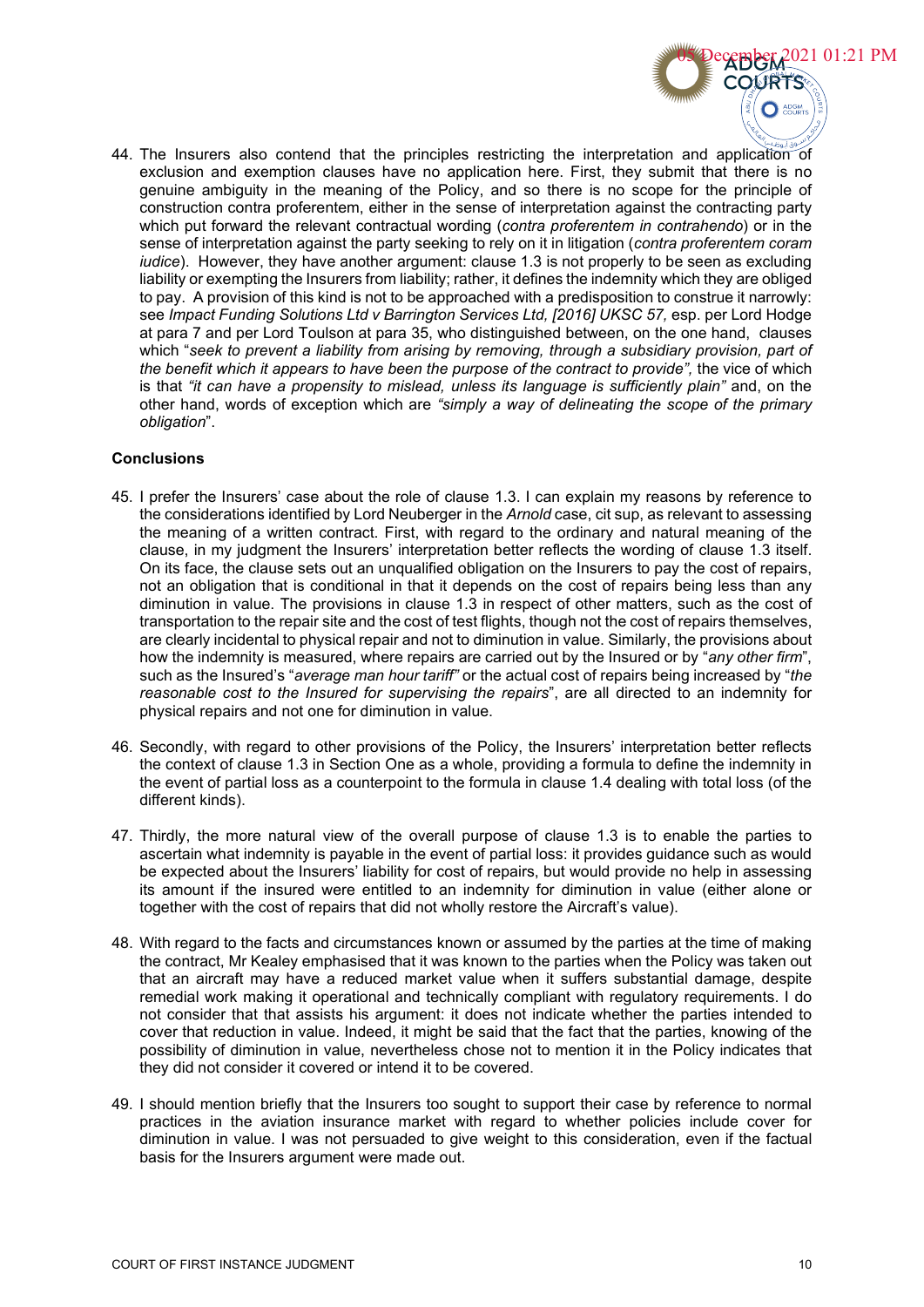

- 50. The other consideration identified by Lord Neuberger as relevant, or potentially relevant, when assessing contractual meaning is commercial common sense. Here, I see great force in Mr Dougherty's argument that the Policy does not provide for any deductible (or policy limit) to be applied to a claim for diminution in value. That would not make commercial sense, and cannot have been the parties' intention: it indicates that the Policy did not contemplate a claim for diminution in value in the event of partial loss. Mr Kealey recognised this, and pointed out that the deductible is set out in the Schedule, suggesting that it should therefore be brought into account when assessing a claim for diminution in value after partial loss. I do not consider that meets the point: the Schedule sets out the level of the deductible, but not when it is to be applied. Provisions about that are in clause 1.3 and clause 1.4. It would, to my mind, be strange if it were necessary to imply a term into the contract that the deductible set out in the Schedule is to be brought into account in assessing a claim for diminution in value when elsewhere the Policy deals with the application of the deductible in clear and express terms.
- 51. At one stage before and during the hearing, I thought that it would be odd for the Policy to require the insured to carry out repairs before it could claim for partial loss. After all, as Mr Kealey observed, it might not want to carry out repairs because, for example, it was about to dispose of the aircraft. Further, generally an insurer's liability arises immediately harm is suffered as a result of an insured peril, and the Courts are not concerned about how a successful claimant uses its damages. I asked Mr Dougherty during the hearing whether the Insurers did indeed argue that this is the meaning and effect of clause 1.3, or whether on its true interpretation an insured might make a claim measured by the (estimated) cost of repairs without carrying them out, but Mr Dougherty pointed out that the detailed provisions of clause 1.3, whereby the measure of the indemnity depends on whether the repairs are carried out by the insured himself or by a third party, appear to contemplate that the indemnity is to be paid only once the repairs have actually being carried out.
- 52. However that might be, on reflection I consider it a less surprising commercial arrangement than I first thought that, in the event of partial loss, an indemnity should be payable only in respect of repairs that are carried out. After all, as Mr Dougherty emphasised, the insureds under the Policy were aircraft operators, not persons in the business of dealing in planes. Their concern is likely to have been to return their aircraft to operation in the event of a partial loss, rather than to recover a financial indemnity for diminution in value. It is understandable that they would arrange cover to ensure that they could carry out repairs, even though it might mean that, in such circumstances as Mr Kealey described, they would forego compensation for any loss in respect of the aircraft's market value.
- 53. What of the argument that clause 1.3 is to be given a narrow interpretation because it is in the nature of an exclusion clause? I accept Mr Dougherty's submission that the nature and purpose of the clause is to delineate the scope of the Insurers' primary obligation to hold the insured harmless against insured perils, but that does not dispose of the point completely. It might still be said that by clause 1.3 the insured would, on the Insurers' interpretation of it, be giving up valuable rights that the Policy would otherwise confer, namely an indemnity for diminution in value. Admittedly, in the *Gilbert-Ash* case, when saying that clear language is required if the Court is to conclude that a party is giving up valuable rights, Lord Diplock referred to common law rights, but his approach has been applied where the rights would otherwise be conferred by the contract itself. In *Gard Marine & Energy Ltd v China National Chartering Co Ltd (The "Ocean Victory"), [2013] EWHC 2199*, a case concerning the total loss of a vessel on demise charter, Teare J had to consider whether a safe port warranty in the charterparty was qualified by another clause that placed insurance obligations on the charterers and was said by them to provide a complete code setting out their liabilities in the events which happened. Teare J rejected the charterers' argument, saying that "*In circumstances where the demise charterparty contains a clear safe port warranty by the demise charterers … one*  would expect that any exemption of the demise charterers from liability in damages for breach of *the safe port warranty would be clearly expressed*" (at para 185) and referring to the *Gilbert-Ash* case, he continued (at para 194): "*This rule of construction is usually expressed with regard to rights which a party would have at common law but it must also apply to valuable rights given by other parts of a contract*" (at para 194). I respectfully agree: the vice identified by Lord Toulson in the *Impact Funding* case (cit sup), namely that a contracting party should lose through a subsidiary provision of the contract part of the benefit which it was apparently the purpose of the contract to provide, can arise from allowing the subsidiary provision to restrict either common law rights or rights apparently conferred by another provision of the contract.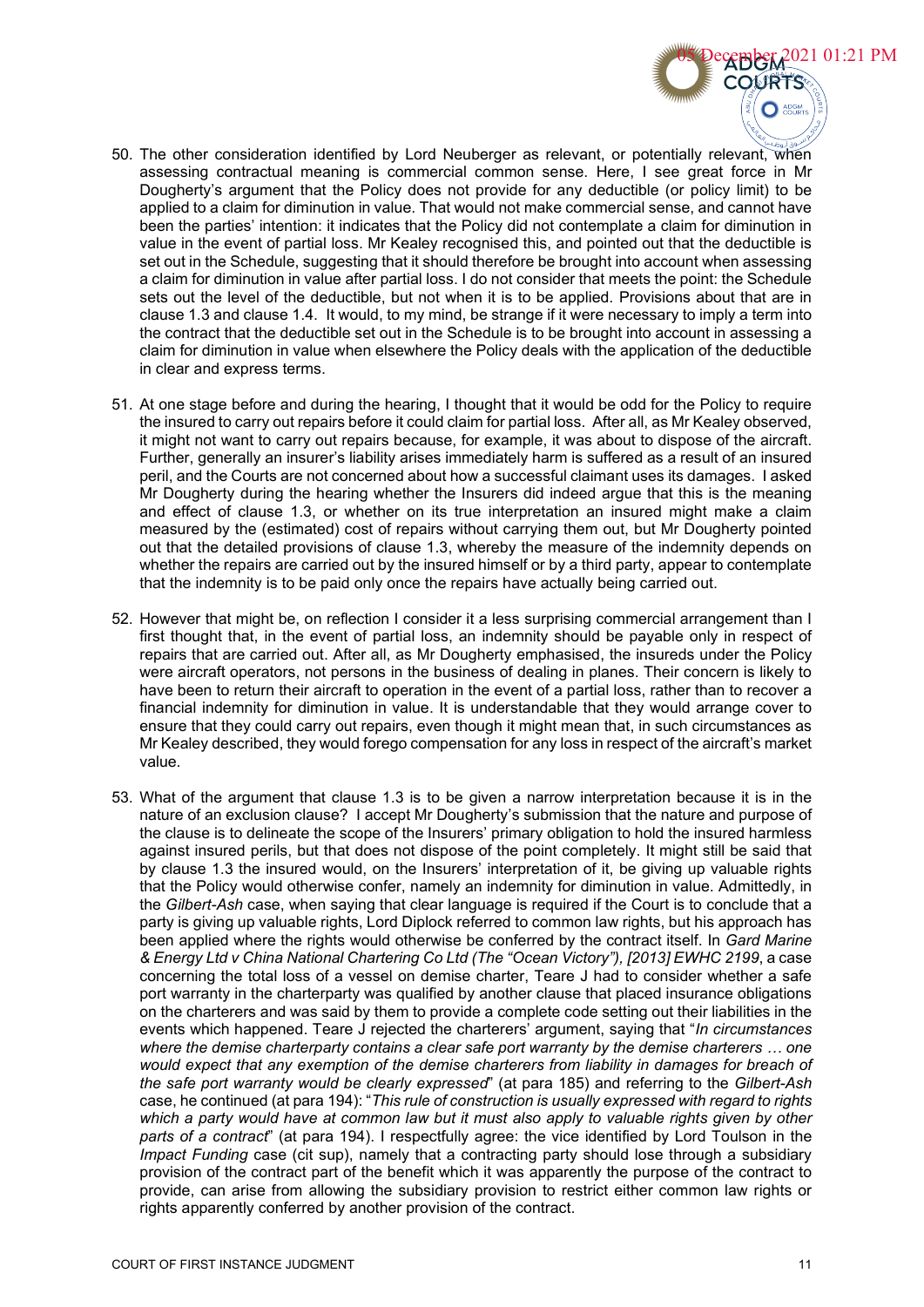

- 54. How does this apply to the Policy? Mr Kealey submits that, if this is the test, on the Insurers' interpretation clause 1.3 would be just such a provision, restricting the benefit of the property damage insurance that it was the nature and purpose of the Policy to provide, and as clause 1.1 spells out, by removing cover for diminution in value. Mr Dougherty disputes this, arguing that nothing either in the wording of the Policy, which does not mention diminution in value in any relevant context, or in the surrounding circumstances, suggests that the purpose of the Policy was to provide an indemnity for diminution in value in the event of partial loss; and that in any event clause 1.3 cannot properly be regarded as a subsidiary clause.
- 55. To my mind, the law does not demand a hard choice between sternly applying the *Gilbert-Ash* rule of construction or disregarding it as having no relevance. I see it as a matter of degree: the more improbable that a contracting party would give up, or agree to restrict, the right in question, the plainer the contractual words needed to evince that intention. In this case, I accept that, on the Insurers' interpretation of clause 1.3, it removes the right to an indemnity for diminution in value the benefit of which GPI would *prima facie* enjoy under product liability insurance providing the coverage described in clause 1.1, but it does not seem to me very surprising or truly improbable that the contracting parties intended this, not least because, on the Insurers' interpretation, clause 1.3 at the same time confers on the insureds the benefit of an indemnity for the cost of repairs even if they are uneconomical in the sense of exceeding the diminution in value. An aircraft operating company such as the insured under this Policy might well consider that overall this benefit outweighs the fact that the Policy does not provide an indemnity for diminution in value. The Insurers would, no doubt, calculate the premium accordingly.
- 56. Accordingly, I reject GPI's argument that clause 1.3 should be given a narrow interpretation because of its exclusionary nature and effect, and prefer to give it what I consider to be its natural meaning for which the Insurers contend.

#### **The cost of repairs**

#### *GPI's submissions*

- 57. GPI has an alternative argument that it is entitled to be indemnified for the residual diminution in the value of the Aircraft after it has been repaired: that, if (contrary to its primary contention) clause 1.3 exhaustively defines the scope of the indemnity in the event of partial loss, then the term "*repairs*" in the clause must be given a wide meaning, and include not only the cost of works to carry out repairs but also a sum of money that will repair, or make good, any residual loss of value. As GPI puts it in its pleading (at para 15 of its Re-Amended Particulars of Claim: "*Only a payment to indemnify [GPI] for [the] diminution in value will truly repair the damage caused by the incident*". Unless the term "*repair*" is so interpreted in clause 1.3, the Insurers' interpretation disregards the fundamental principle that an insured's entitlement under insurance for property damage is to be compensated for diminution in value, the cost of repairs being simply evidential or a mechanism for assessing the diminution in value. It would be wrong, GPI submits, to give the term "*cost of repairs*" a narrower meaning: that fails to give proper weight to the context of the words and the fundamental indemnity principle in insurance law and also in clause 1.1 of the Policy: it is a proxy for diminution in value.
- 58. English law is familiar, it is said, with the use of the term "*repair"* to mean make good, without confining it to physical repair. Mr Kealey cited the judgment of Staughton LJ in *Lancashire County Council v Municipal Mutual Insurance Ltd., [1997] QB 897*, 909H-910A:

*"The word 'compensation,' when used by lawyers in connection with the recovery of damages from a wrongdoer, usually means a sum of money designed to repair or make good the loss that the victim has suffered. Of course there is always the proviso, so far as money can do that. Where the wrong is loss of reputation, or pain and suffering and loss of amenity, it cannot in reality be repaired or made good by money. But the law has a fiction that it can".* 

59. Mr Kealey also cited American authorities in which the term "*repair*" was given this wide meaning in the context of insurance for property damage, two cases from the State of Georgia. In *US Fire Ins Co v Welch (1982) 163 Ga App 480, 294 SE 2d 713*, a case arising from a motor accident, there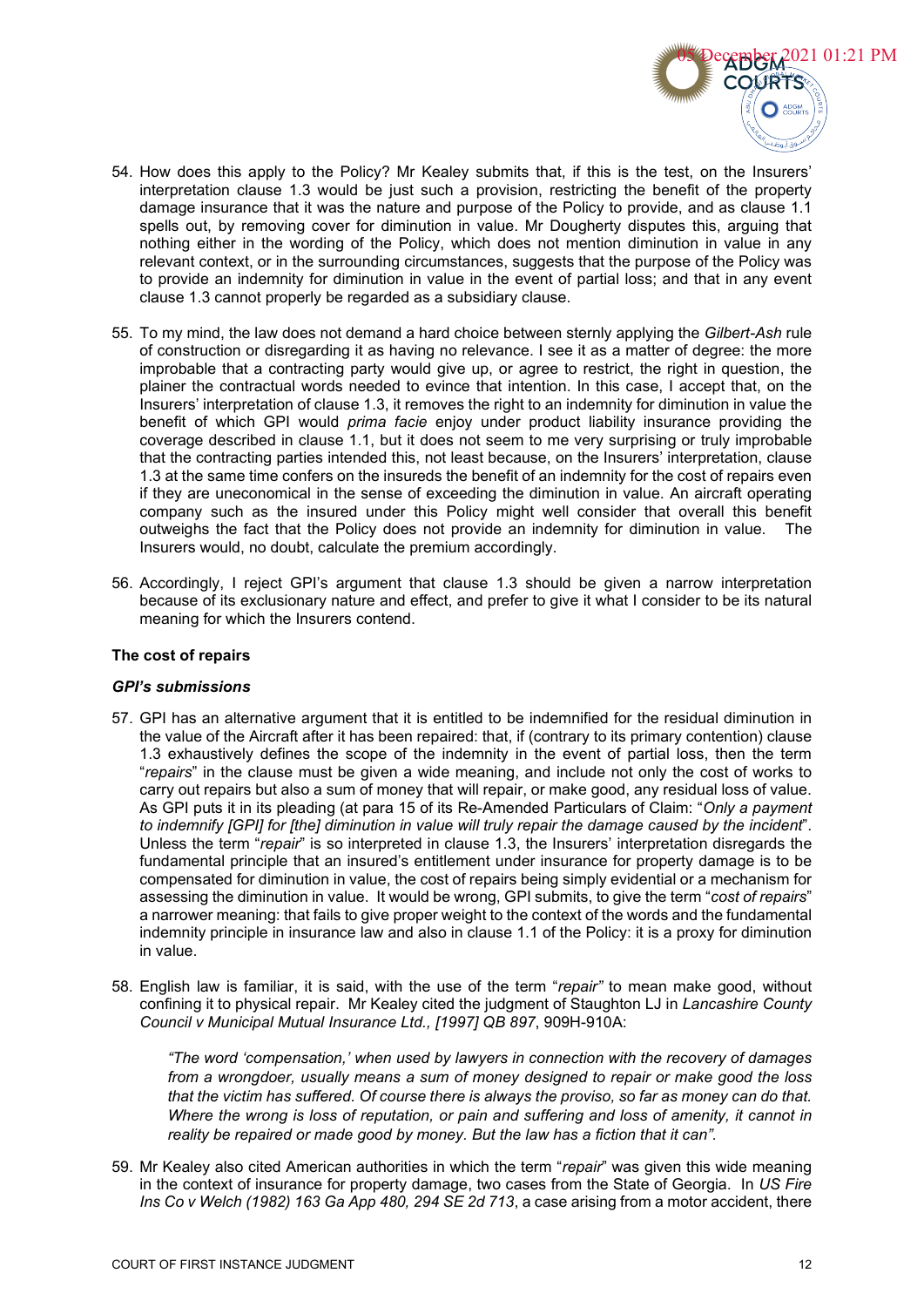

was a dispute about an insurance policy with a limit of the lesser of the actual cash value or the amount necessary to repair or replace the vehicle. Before the Georgia Court of Appeal the appellant insurer argued that, if the vehicle was repaired, the insured was entitled only to the cost of repairs even if it was less than the cash value. That submission was rejected: Quillian CJ, with whom the other members of the Court concurred, said this: "*Appellant misconstrues the meaning of repair in the limits of liability provision as meaning any repair. We construe repair to mean restoration of the vehicle to substantially the same condition as existed before the damage occurred*". That view was endorsed by the Supreme Court of Georgia in *State Farm Mutual Automobile Insurance Company v Mabry et al, (2001) 2754 Ga 498, 556 SE 2d 114*. Having identified the question whether the insurers were required to pay for diminution in value as part of its physical damage coverage as one of law, being one of contractual construction, the Court reviewed the authorities, including the *Welch* case, and concluded "*The foregoing review of Georgia case law establishes clearly that value, not condition, is the baseline for the measure of damages in a claim under an automobile insurance policy in which the insurer undertakes to pay for the insured's loss from a covered event, and that a limitation on liability provision affording the insurer an option to repair serves only to abate, not eliminate, the insurer's liability for the difference between pre-loss value and post-loss value*".

60. The meaning of the term "*cost of repairs*" is pivotal also to a second issue between the parties in this case, the meaning of the definition of "*Constructive Total Loss*". The Policy's definition of "*Constructive Total Loss*" is by reference to the "*cost of repairs*" and whether it is estimated at 75% or more of the agreed value of the Aircraft, US\$70,000,000. There is no dispute that the Aircraft would be a "*Constructive Total Loss*" if the estimated cost of repairs is US\$52,500,000 or more. GPI submits that, in deciding whether there has been a "*Constructive Total Loss*" (as defined in the Policy), account is to be taken of diminution in value of the Aircraft as a result of the damage, including any residual diminution in value despite repairs and remedial work. It advanced the same arguments in support of this contention as it did with regards to the meaning of "*cost of repairs*" in clause 1.3.

### *The Insurers' submissions*

- 61. The Insurers submit that the ordinary and natural meaning of the word "*repairs*" simply does not include diminution in value, and words "*cost of*" preceding "*repairs*" puts it beyond doubt that the phrase as a whole refers to what will need to be paid and spend on physical repairs.
- 62. In answer to GPI's citation of the authorities from Georgia, Mr Dougherty referred me to this extract from Georgia Property and Liability Law of J Stephen Berry, August 2021 Update, at para 3.21: "*Since 1926, Georgian Courts, (unlike the nationwide majority of other jurisdictions) have ruled that standard automobile policies require an insurer to pay both repair costs and post-repair diminution in value*". That is not in dispute: Mr Kealey explained that did not suggest that the approach in Georgia had been followed elsewhere in the United States of America (or anywhere), but commended the reasoning found in the Georgian judgments.
- 63. Mr Dougherty cited authority from British Columbia in support of the Insurers' case on this issue, the judgment of the Court of Appeal in *Squire (Senko) v Insurance Corp of BC, (1990) 69 DLR (4th) 300*, a case arising from accidental damage to an insured's vehicle, in which the Court was concerned with the expression "*cost of repairing*" in a regulatory provision (referred to as "*section 117*") setting a limit to the liability of the Insurance Corporation "*for payment of indemnity for loss or damage*". The insurers paid the cost of repairs but the insured claimed a further amount for diminution in the value of her vehicle after repairs. Wood JA, delivering the judgment of the Court, referred to the insured's argument, upheld by the Judge, that the words "*damage*" and "*repair*" should both be given a broad construction so as to include accelerated depreciation within the word "*damage*" and compensation for economic loss within the word "*repair*". Wood JA rejected that argument, saying that it required "*that the word 'repairing' be given a meaning which is both unusual and inconsistent with the context in which it is found. The ordinary meaning of the verb "repair" does not invoke any concept of compensation for economic loss. In the case of section 117, it is used in conjunction with a verb 'replace' in a context which clearly suggests physical repairs or replacement with material of a similar kind or quality. In short, it is impossible to read compensation into the words 'cost of repairing or replacing' … without doing violence to the plan meaning of those words"* (at p.304h/305a).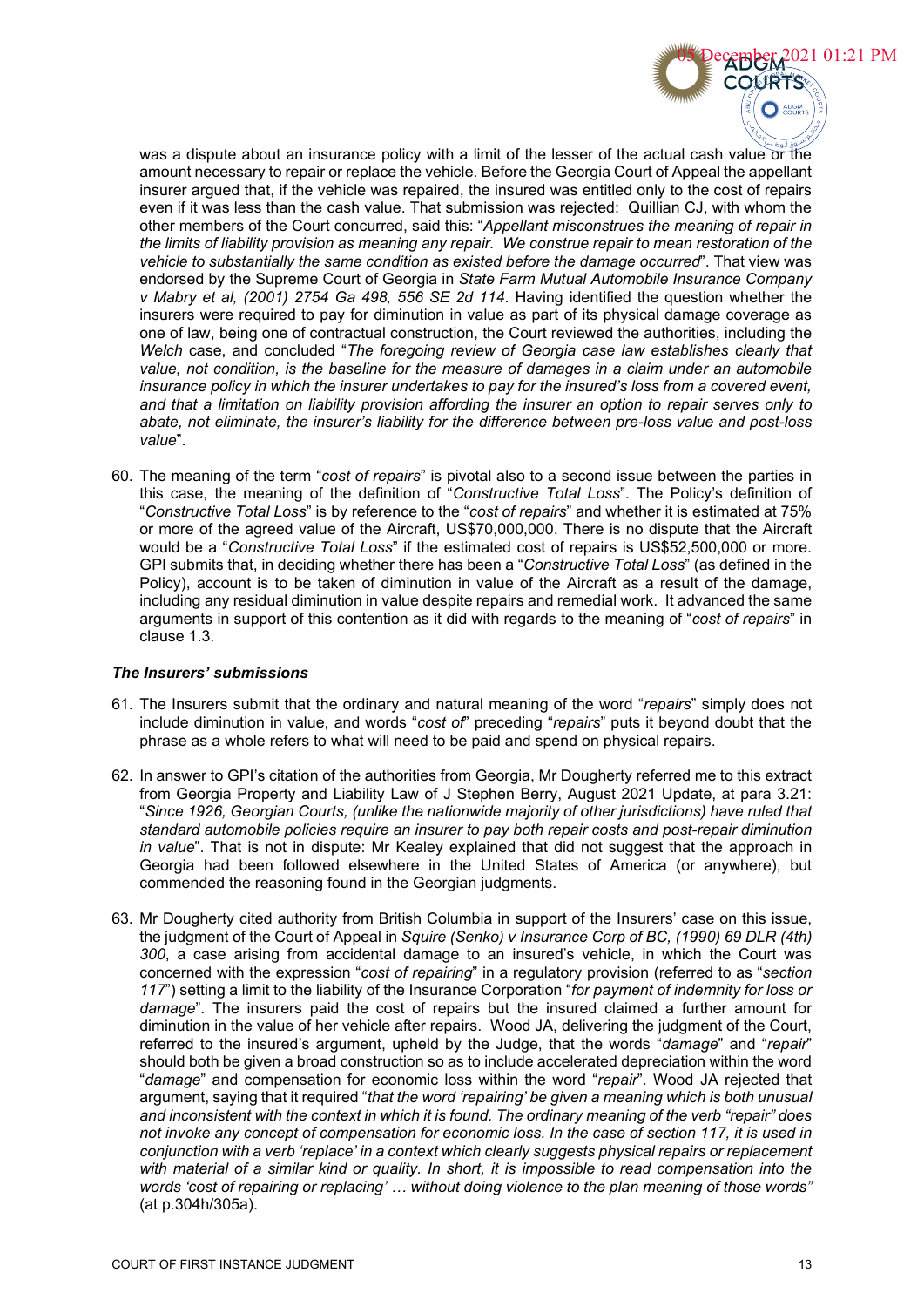

## **Conclusions**

- 64. Neither party argued that the phrase "*cost of repairs*" has a different meaning in clause 1.3 of Section One from that which it has in the definition of "*Constructive Total Loss*". It seems to me clear that in both contexts the expression refers to physical repairs to the Aircraft and not to compensation for diminution in value. That interpretation is required both by the ordinary and natural meaning of the term and the contexts in which they are used.
- 65. As for the natural meaning of the words, I agree with Wood JA. I also consider that Staughton LJ's observations about the general use of the word "*repair"* cannot be applied to the composite phrase that I am to construe, "*cost of repairs*".
- 66. The context of the term in clause 1.3 is that it is used in a clause with a series of provisions that are directed to what is included in the indemnity for the cost of physical repairs and how that is to be assessed. Moreover, clause 1.3.2 refers to units being "*repaired or replaced*", and the use of the term "*repaired*" in company with "*replaced*" puts beyond argument, if it be disputed, that the reference there is to physical repair.
- 67. As for the context of the definition of "*Constructive Total Loss*", it is to be noted that Clause 1.4 of Section One of the Policy provides that the Insurers shall pay the agreed value of the Aircraft in the event of a claim settled as a Total Loss, Constructive Loss or Arranged Total Loss, and the definition of "*Constructive Total Loss*" is not to be read in isolation from definitions of these related terms, all of which include the words "*cost of repairs*". The definition of "*Total Loss*" also includes reference at (b) to "*the Aircraft* [being] *damaged to such an extent that it cannot be repaired*", which clearly connotes physical damage the Aircraft being repaired. This being so, it seems to me that, in (a) of the definition, the term "*cost of repairs*" must similarly refer to physical repairs to the Aircraft: the natural inference is that "*cost of repairs*" has the same meaning in the definition of "*Constructive Total Loss*", and indeed in the definition of "*Arranged Total Loss*".

## **The impact of GPI's intentions with regard to the Aircraft on the assessment of diminution in value**

- 68. There were two questions before me at the hearing said to be relevant, or potentially relevant, to how the indemnity for diminution in value should be calculated if GPI is entitled to it. If I am right in my other conclusions, they do not arise, but, having heard submissions, I shall deal with them.
- 69. The first arises because GPI pleads that, at the time of the Incident, it "*was considering selling the Aircraft and/or had the intention to sell the Aircraft (even if, in the meanwhile, the Aircraft would or might continue to be used in flight) at its pre-Damage market value*": see para 11A.6 of the Re-Amended Particulars of Claim.
- 70. Mr Artemenko gave evidence that RDIF had expressed dissatisfaction with some aspects of the Aircraft, in particular the comfort and standard of its interior. He was informed by Mr Richard Ogdon, GPI's Chief Executive Officer, that GPI therefore wanted to sell and replace the Aircraft. Mr Artemenko's Aircraft Liaison Team was responsible for implementing the decision. Accordingly, in about March 2019 he contacted Mr Khovanskiy of the brokers, Aerobridge, with a view to arranging a sale. It was decided that Aerobridge should go about selling the Aircraft on a low-key "off-market" basis, that is to say without advertising it for sale at a particular price, but by approaching potential buyers to invite offers. Mr Artemenko and Mr Khovanskiy discussed the potential sale price, and Mr Khovanskiy recommended that GPI aim for US\$ 40 million. Mr Artemenko conveyed this recommendation to Mr Ogdon, who instructed him to work with Aerobridge to achieve a sale at that price.
- 71. On 27 March 2019, GPI and Aerobridge entered into a written Mandate Agreement, signed by Mr Ogdon on behalf of GPI, which recited that GPI "*desires to sell the Aircraft*" and provided that Aerobridge would (inter alia) undertake a "*global marketing campaign in order to allocate Buyer for the Aircraft*" and "[*a]ssist in successful Closing of the deal*". GPI could withdraw the mandate at any time, but if a sale resulted, Aerobridge was entitled to a fee of US\$ 150,000.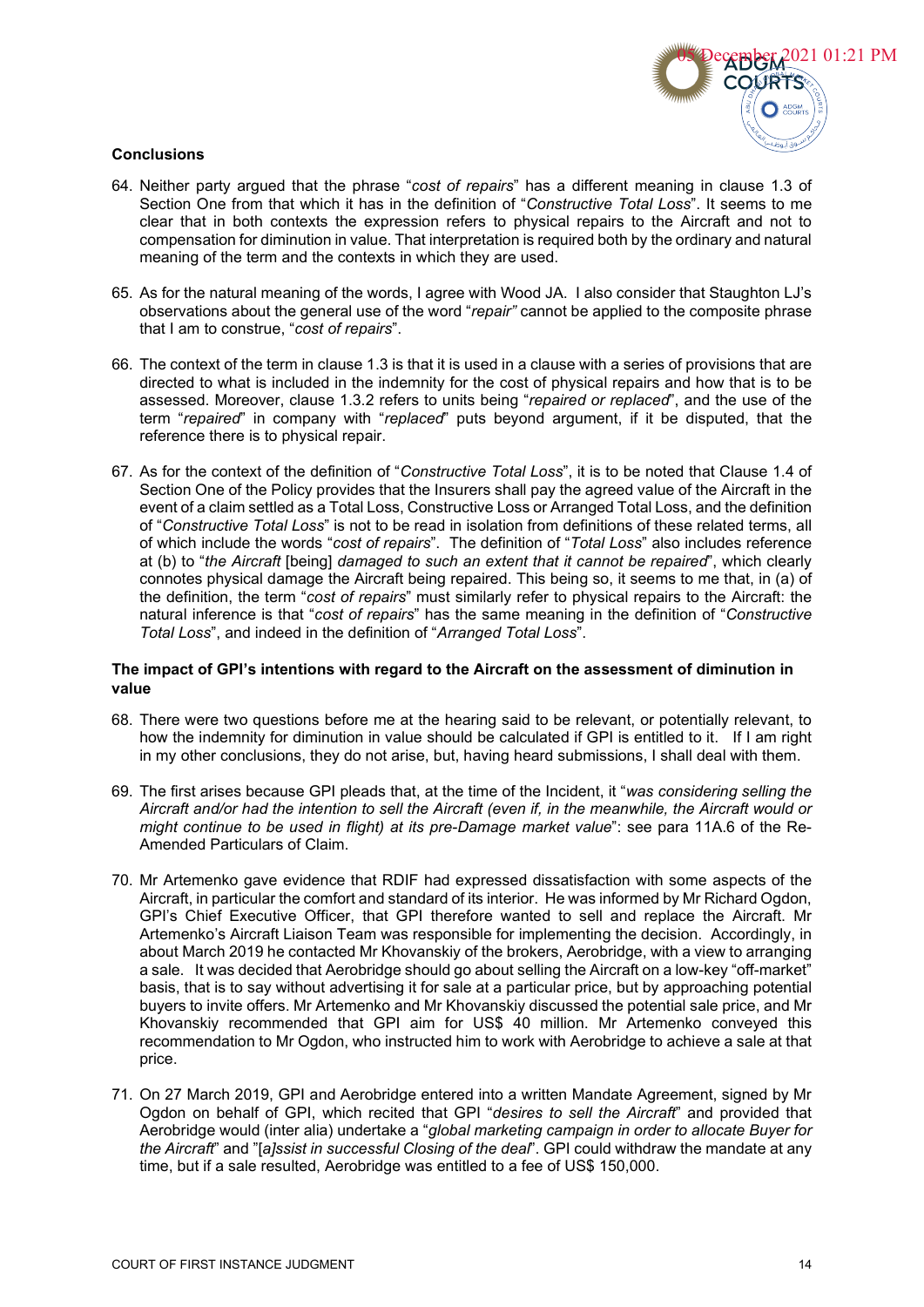- 72. On 21 May 2019, Mr Khovanskiy provided details of the Aircraft to a Mr Brett Forrester of Jet Sense Aviation, whom he met at the European Business Aviation Convention and Exhibition ("**EBACE**"), and on 29 May 2019, Mr Forrester indicated interest in the Aircraft and said that he would prepare a letter of intent. Mr Khovanskiy reported this to Mr Artemenko. Before matters could progress, the Aircraft was damaged in the Incident.
- 73. Mr Dougherty criticised the evidence of Mr Artemenko, in particular because he often replied to questions in cross-examination that he did not know about matters that were clearly relevant to his evidence. Certainly, my impression is that he was unnecessarily reticent, and if his knowledge was limited as he claimed, GPI could and should have adduced more satisfactory evidence from another witness. However, I would attribute Mr Artemenko's reticence to anxiety about being drawn into unfamiliar matters beyond his immediate responsibilities, rather than to dishonesty. Nothing significant in his witness statement was discredited.
- 74. Mr Dougherty had other points. First, he established in cross-examination that before the Incident GPI had taken no steps to find another aircraft to replace the Gulfstream G650 if it was sold. Secondly, he showed that, before the Incident, GPI was investigating making improvements to the Aircraft by way, for example, of installing privacy curtains and a better entertainment system, and it appears from emails that the plans were shared with RDIF, which indicates, it was suggested, that GPI was still entertaining the idea that it might keep the Aircraft and continue to deploy it for RDIF.
- 75. Despite these arguments, I conclude that, at the time of the Incident, GPI had firm plans to sell the Aircraft for about US\$ 40 million and had set about doing so: that can be inferred from the evidence of Mr Khovanskiy and the documents. But for the Incident, the Aircraft probably would have been sold for such a price: Mr Khovanskiy's evidence, which I accept, was that in 90% of cases owners who sign a mandate with Aerobridge achieve a sale. As for Mr Dougherty's other points, the plan, Mr Artemenko said, was to find a replacement aircraft once a purchaser for the Gulfstream G650 had been found, and there is no reason to doubt that part of his evidence. The explanation for the planned works was that they were essentially cosmetic and relatively inexpensive improvements of a kind that might be expected to attract a purchaser. It is a little curious on the face of it that, in these circumstances, emails about the plans were copied to RDIF, but I am not persuaded that this is so significant that I should conclude that GPI was not seriously planning to sell the Aircraft or reject the evidence that the instructions to Mr Khovanskiy reflected its genuine and serious intention to do so.
- 76. The question of GPI's intention to sell the aircraft has been raised because, as is apparent from the judgment of Leggatt LJ in the *Sartex* case (cit sup), where property is damaged, the Courts look to the owner's (or other relevant person's) intentions with regard to the property to determine how to measure the diminution in value resulting from the damage. If the intention was to sell the property, the Courts will measure the diminution in value by reference to the market value of the property before and after the damage, rather than by reference to the cost of repairs, which would be appropriate if the owner had intended to keep it. In *Western Trading Ltd v Great Lakes Reinsurance (UK) SE, [2016] EWCA Civ 1003,* Christopher Clarke LJ suggested, albeit tentatively, that in order for an intention to sell to determine the appropriate measure of damage, it must be not only genuine, but also "*fixed and settled*", and there must be a "*reasonable prospect of [the owner] bringing [it] about*": at para 75. Certainly, it is difficult to see why an intention should matter unless there was a reasonable prospect of it being realised: it would only then be that diminution in value to the particular insured in the actual circumstances would truly be reflected in the price that would be paid on a sale. However that might be, if it matter, I find that GPI's intention at the time of the Incident to sell the Aircraft was genuine, fixed and settled, and that there was more than a reasonable prospect of bringing it about.
- 77. All that said and even if, under the terms of the Policy, GPI were entitled to an indemnity in respect of residual diminution in value despite the Aircraft being repaired, I do not consider that its plans and intention to sell it would be relevant in this case. The owner's intention is relevant when the Courts have to decide between measuring the indemnity for a particular owner of property in respect of diminution in value of its damaged property by reference to the cost of repairs or by reference to the market value. Here, there is no question about choosing between the two measures. If the insured is entitled to an indemnity for the residual diminution in value after repairs, that would, as I see it, necessarily be assessed by reference to the market value of the damaged property before

cember 2021 01:21 PM

**COURTS** 

 $\bigcirc$   $\overset{\text{ADGM}}{\text{COUR}}$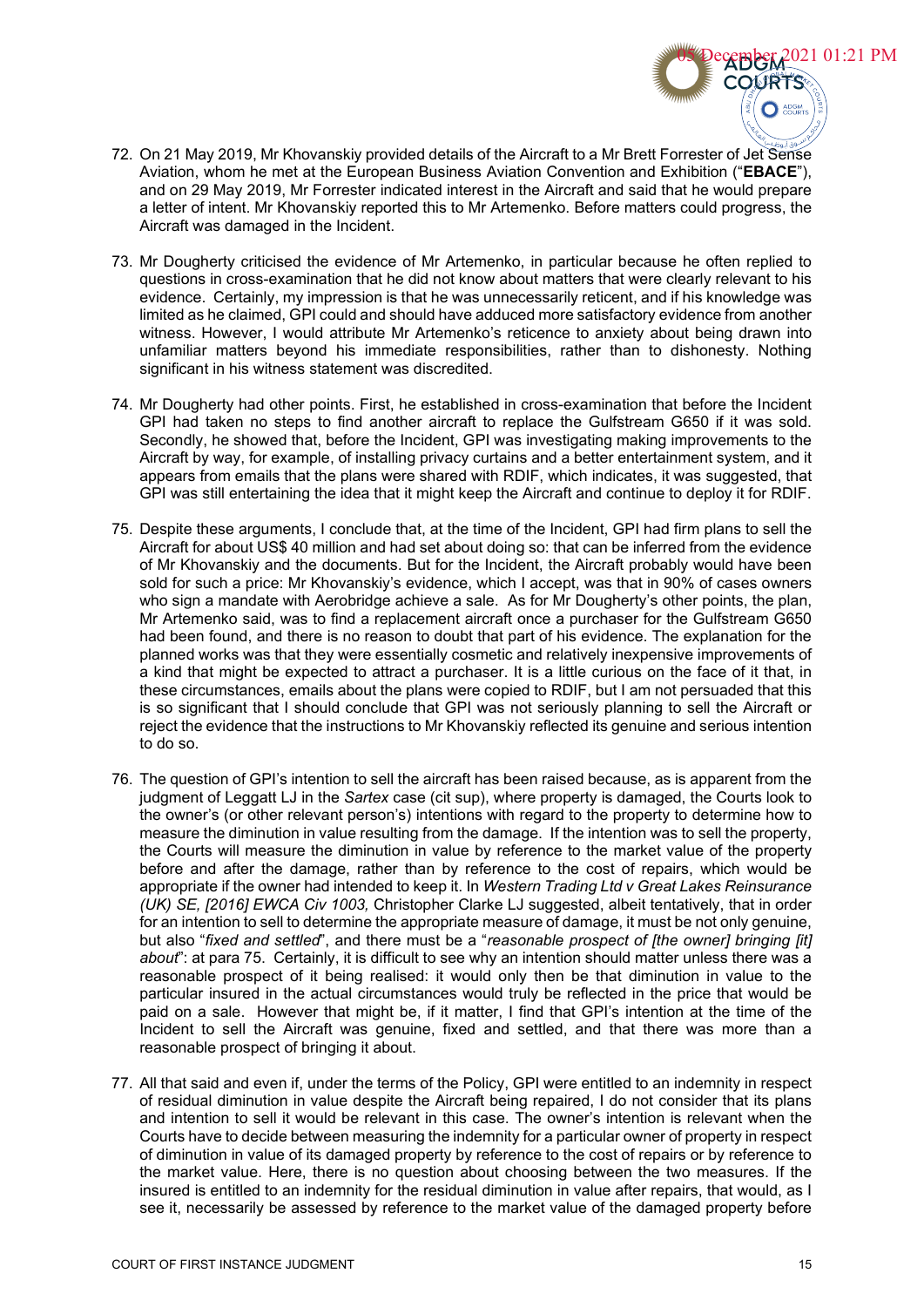

the incident, whether or not there was an intention to sell. Nothing in the judgments in *Payton v Brooks* (cit sup), or for that matter in the cases from Georgia on which Mr Kealey relies, suggests that intention at the time of the Incident affects either whether the insured can recover in respect of residual diminution in value or the question of how such residual diminution in value is to be measured.

#### **The relevance of the agreed value to assessment of diminution in value**

- 78. GPI submits that the indemnity for damage for which causes diminution in value is measured by applying a percentage diminution in value to the agreed value of the Aircraft, that is to say US\$ 70 million. GPI pleads that "*The Aircraft has decreased in value by 75%. As a 'valued' policy … the true measure of the diminution in value …. Is \$52,500,000 – being 75% of the \$70,000,000 agreed value*": see para 19 of the Re-Amended Particulars of Claim.
- 79. Mr Dougherty did not dispute GPI's contention in this regard if the Insurers are liable for diminution in value on the basis of GPI's first argument: that clause 1.3 does not exhaustively define the limits of the indemnity in the event of partial loss, and that therefore GPI can recover for diminution in value on the basis that the coverage is that broadly stated in clause 1.1. He submitted, however, that the position is different if GPI's claim for diminution in value is upheld on the basis that the expression "*cost of repairs*" in clause 1.3 is to be given a broad meaning that includes it. His argument was that here the question is one of the proper interpretation and effect of clause 1.3, and that, since otherwise clause 1.3 is concerned with actual loss and actual costs, consistently any claim in respect of diminution in value under clause 1.3 should be assessed by reference to the actual diminution in value.
- 80. I cannot accept Mr Dougherty's distinction. There can be no doubt that, when considering a valued policy, the law generally adopts the approach to assessing diminution in value for which GPI contends. *MacGillivray on Insurance Law* (14th Ed) puts it thus (at para 21-012): "*If the insurance policy is a valued policy, the amount recoverable by the insured is the agreed value; this will benefit the insurer in cases where the loss is greater than the sum stated in the policy, but will benefit the insured if his actual loss is less than the agreed value. The same principle applies to partial loss, in which case it is necessary to calculate the amount of actual depreciation and express it as a fraction of the actual value. The insurer will then be liable to pay that fraction of the agreed value, although it is arguable he can limit his liability to the cost of reinstatement*". This statement of the position is well established in a line of cases, in particular the decision of Morris J in *Elcock v Thomson, [1949] 2 KB 755*. In my judgment, it justifies GPI's contention that diminution in value should be calculated by reference to the applicable fraction of the agreed value, whatever the basis for its entitlement to recover diminution in value. The Policy would need specific wording to displace the well-established rule for assessing loss of value under a valued policy.

# **The Limit to the Cover for Loss of Use of the Aircraft**

- 81. After the Incident**,** GPI hired replacement aircraft to meet RDIF's requirements. The Insurers have reimbursed GPI some €540,000 (the equivalent of US\$600,000) in respect of the hiring charges, but the charges incurred by GPI far exceed that amount.
- 82. It is not in dispute that the "*Extra Expenses Clause*" in the Policy provides coverage for expenses for rental of a replacement aircraft if that was necessitated by damage to the insured Aircraft. The issue between the parties turns on the true effect of this provision in the Schedule to the Policy: "*USD 60,000 per day subject to a maximum of USD 600,000 any one aircraft and USD 2,000,000 in the aggregate*". GPI submits that this means the indemnity for the cost of hiring replacement aircraft is limited to US\$600,000 per replacement aircraft (and US\$2 million in aggregate). The Insurers interpret the provision as limiting the sum recoverable in respect of any damaged aircraft to US\$600,000.
- 83. The uncertainty might arise because the Extra Expenses Clause contemplates that an operator will rent a (singular) replacement aircraft, and the parties did not focus on the possibility that an insured might hire different aircraft from time to time. However that might be, the Insurers have raised no objection to GPI using a number of different aircraft, and do not criticise them for doing so.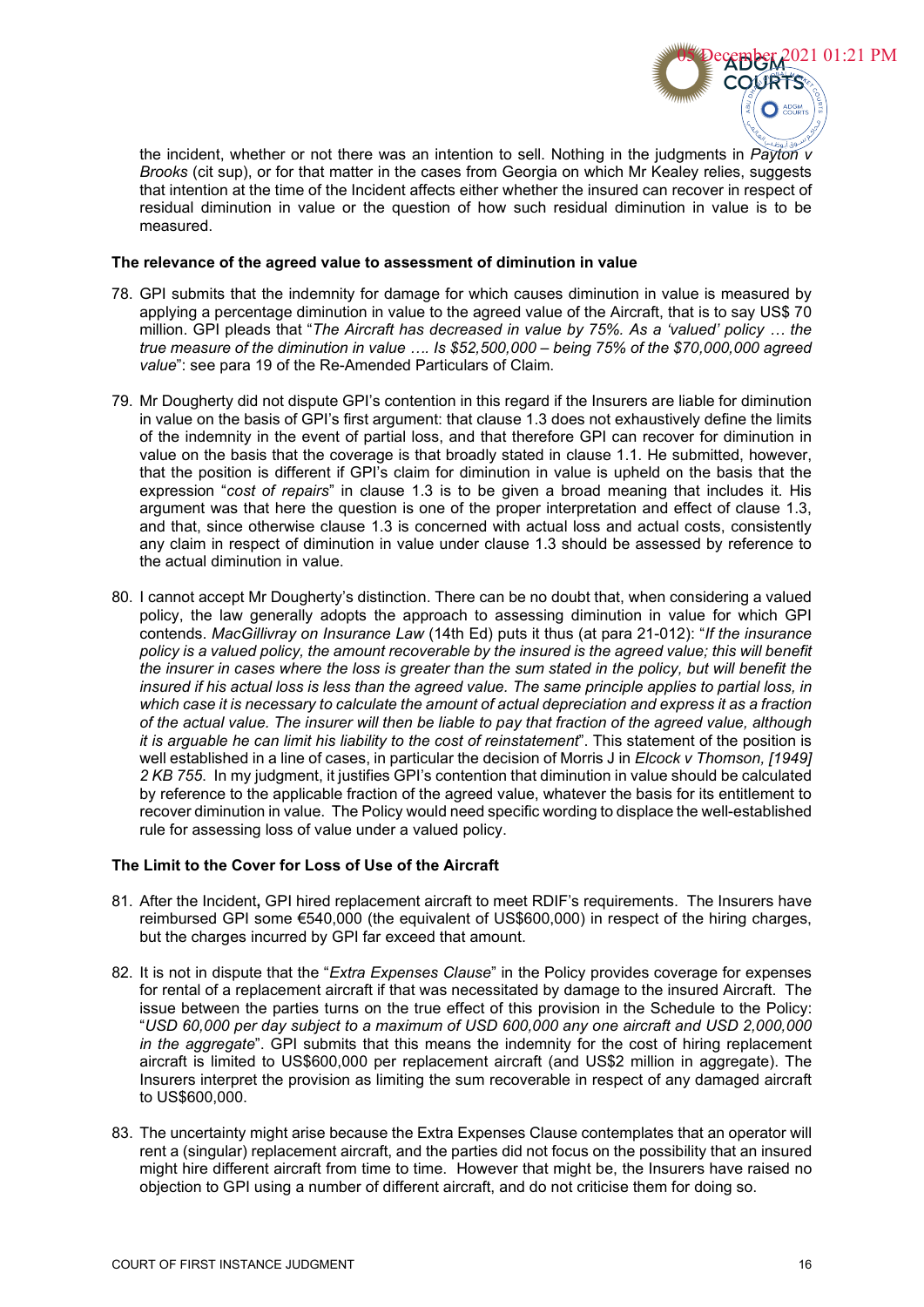- $\bigcirc$  ADGM 84. The issue between the parties is a narrow one, and their arguments can be stated shortly. GPI says that the draftsman of the Policy and the Schedule was careful to use "*Aircraft*" (with a capital 'A') when referring to an insured aircraft as so defined in the definitions section of the Policy and otherwise to use "*aircraft*" (with a small 'a'). The Extra Expenses Clause itself observes the distinction, extending coverage to "*Expenses for rental of a replacement aircraft necessitated by physical loss or damage to an Aircraft*". Thus, in the limit provision found to the Schedule, the reference to "aircraft" is to be understood to be a limit in respect of a replacement aircraft. Mr Kealey also submitted that, if there were any ambiguity about this, GPI can invoke the principle of construction contra proferentem.
- 85. The Insurers point out that, unlike the Extra Expenses Clause, the Schedule does not use the term "*replacement aircraft*", and submit that, in the context of a fleet policy, the limit is to be understood to apply to each insured Aircraft. They say that GPI's interpretation would lead to the commercially absurd result that the limit could be circumvented by an insured deliberately swapping replacement planes. Accordingly, they submit that the failure to spell "*aircraft*" with a capital 'A' in the Schedule must be a mistake.
- 86. Of course, any draughtsman can make a mistake, and when the mistake and the nature of the required correction are clear, the Courts will construe the contract to give it the intended meaning: *Barnardo's v Buckinghamshire and ors, [*2018] UKSC 55 at para 28 per Lord Hodge. But if there was a mistake in this provision in the Schedule, it was a singular one in a matter where otherwise the Policy is exact. The Insurers' argument about commercial sense would, to my mind, have considerable force if their alternative interpretation did not also have commercially strange results, but it seems to me that it does. If two aircraft in the insured fleet (of over 70 planes) suffered damage from an insured peril during the insured period and the owners chose, or happened perchance, to rent the same replacement aircraft, it would be odd that one or other (or both) of the owners might find itself caught by the limit of US\$600,000 although its own rental charges were more modest, the amount available for the particular replacement aircraft having been already used by another insured. When two alternative interpretations of a contract have results that seem strange or surprising, but neither makes the contract unworkable or utterly absurd, the Courts will not depart from a literal reading of the contract in order to accommodate its own ideas of what would make more commercial sense or would be less odd: see *Torvalt Klaveness A/S v Arni Maritime Corp.*, [1994] 1 WLR 1465, 1473 per Lord Mustill.
- 87. I prefer GPI's construction of the limit, and I do so without resorting to the contra proferentem principle of construction.

#### **Overall Conclusions**

- 88. I therefore conclude that:
	- a. clause 1.3 exhaustively defines the indemnity for "*Partial Loss*";
	- b. the term "*cost of repairs*" in both clause 1.3 and in the definition of "*Constructive Total Loss*" refers to repair of physical damage and does not include diminution in the value of the Aircraft;
	- c. at the time of the Incident, GPI had a genuine, fixed and settled intention to sell the Aircraft, and there was a reasonable prosect of it doing so;
	- d. if diminution in the value of the Aircraft after its "*Partial Loss"* were covered by the Policy, GPI's intention as to whether or not to sell it would not have affected the Insurers' liability;
	- e. if diminution in the value of the Aircraft after its "*Partial Loss"* were covered by the Policy, the indemnity should be measured by reference to the agreed value of the Aircraft; and
	- f. the limit on the Insurers' liability for rental of replacement aircraft is limited to US\$600,000 for any one replacement aircraft, and not to US\$600,000 for the Aircraft.

**EPPER 2021 01:21 PM** 

**OURTS**